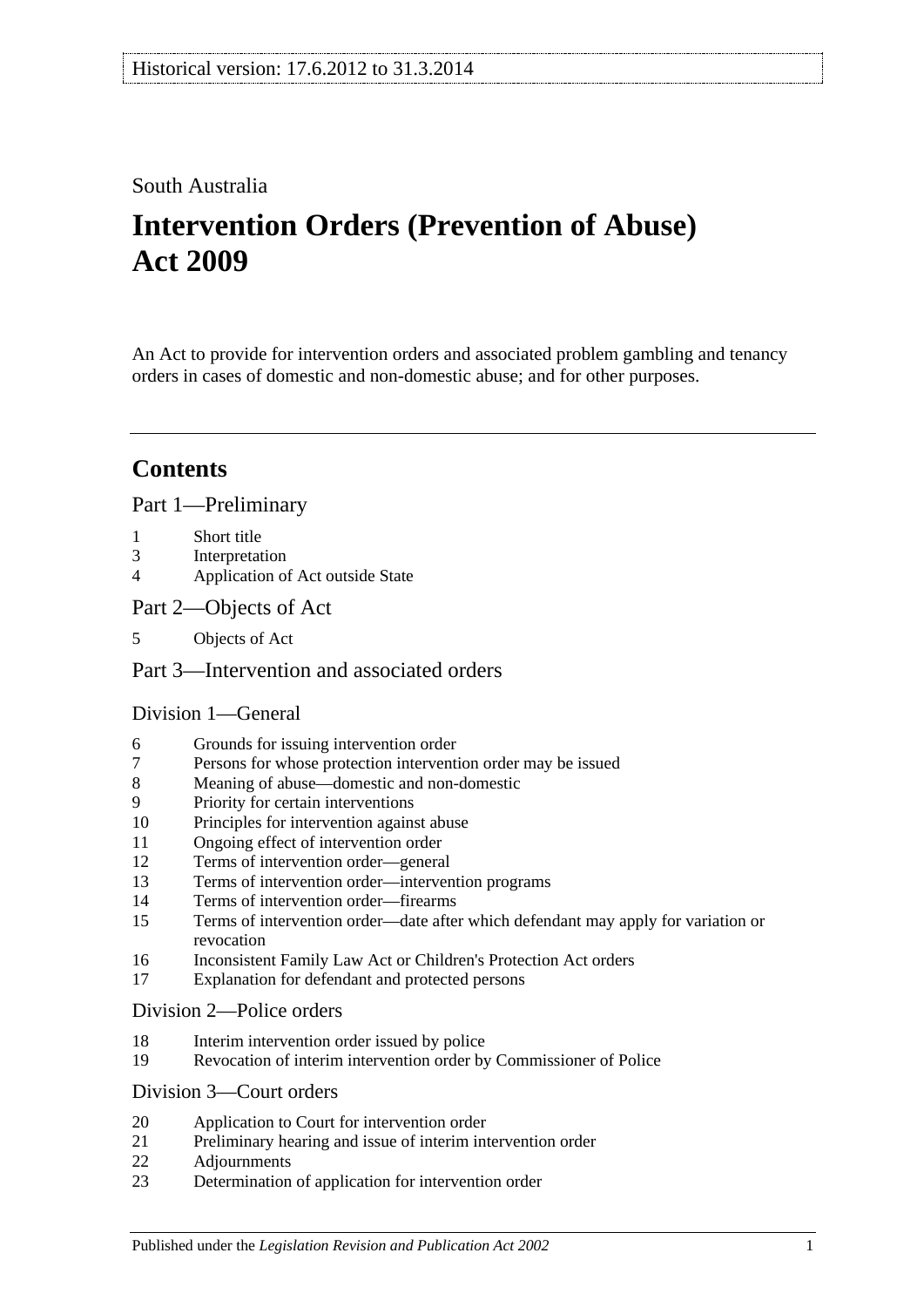- 24 [Problem gambling order](#page-17-0)
- 25 [Tenancy order](#page-17-1)

#### [Division 4—Variation or revocation of orders](#page-18-0)

- 26 [Intervention orders](#page-18-1)
- 27 [Problem gambling orders](#page-20-0)

#### [Division 5—Evidentiary matters](#page-20-1)

- 28 [Burden of proof](#page-20-2)
- 29 [Special arrangements for evidence and cross-examination](#page-20-3)

#### [Part 4—Foreign intervention orders](#page-21-0)

30 [Registration of foreign intervention order](#page-21-1)

#### [Part 5—Offences and enforcement](#page-22-0)

#### [Division 1—Offences](#page-22-1)

- 31 [Contravention of intervention order](#page-22-2)
- 32 [Landlord not to allow access to excluded defendant](#page-22-3)<br>33 Publication of report about proceedings or orders
- [Publication of report about proceedings or orders](#page-22-4)

#### [Division 2—Special police powers](#page-23-0)

- 34 [Powers facilitating service of intervention order](#page-23-1)
- 35 [Powers following service of intervention order](#page-24-0)
- 36 [Power to arrest and detain for contravention of intervention order](#page-24-1)
- 37 [Power to search for weapons and articles required to be surrendered by intervention order](#page-24-2)

#### [Division 3—Disclosure of information](#page-25-0)

38 [Disclosure to police of information relevant to locating defendant](#page-25-1)

#### [Part 6—Miscellaneous](#page-25-2)

- 39 [Delegation by intervention program manager](#page-25-3)
- 40 [Dealing with items surrendered under intervention order](#page-25-4)
- 41 [Evidentiary provision](#page-25-5)
- 42 [Regulations](#page-25-6)

#### [Schedule 1—Transitional provisions](#page-26-0)

#### Part 15—Transitional provisions

- 37 [Continuance of restraining orders](#page-26-1)
- 38 [Continuance of registered foreign restraining orders](#page-26-2)

#### [Legislative history](#page-27-0)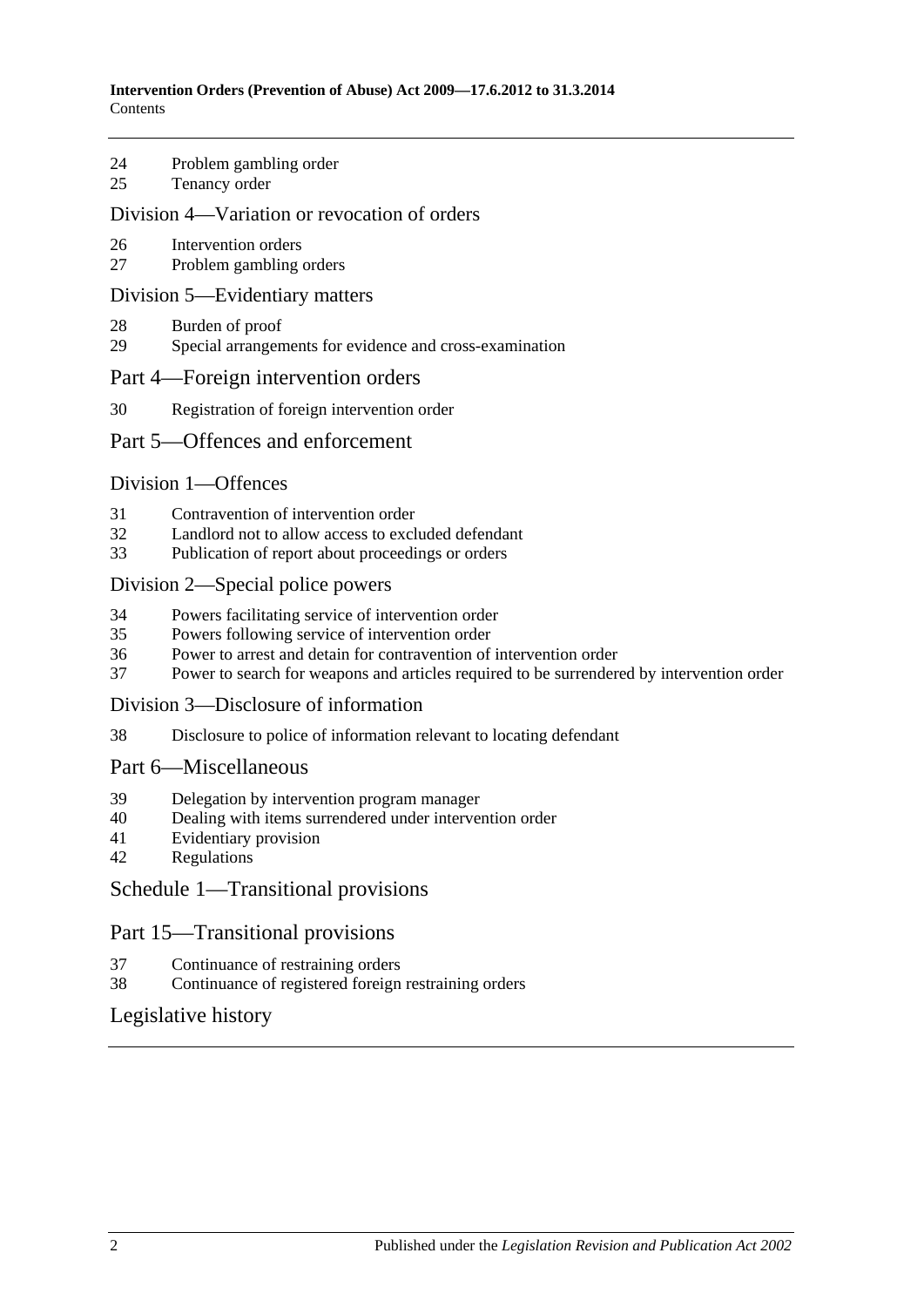### <span id="page-2-0"></span>**The Parliament of South Australia enacts as follows:**

# **Part 1—Preliminary**

#### <span id="page-2-1"></span>**1—Short title**

This Act may be cited as the *Intervention Orders (Prevention of Abuse) Act 2009*.

#### <span id="page-2-2"></span>**3—Interpretation**

(1) In this Act, unless the contrary intention appears—

*abuse* and *act of abuse*—see [section](#page-5-0) 8;

*associated order* means a problem gambling order or tenancy order made in association with an intervention order (when an interim intervention order is confirmed as an intervention order or an intervention order is issued in substitution for an interim intervention order);

*case manager* means a person responsible for supervision of a defendant's participation in an intervention program;

*child* means a person who has not attained 18 years of age;

*Children's Protection Act order* means an order made under the *[Children's Protection](http://www.legislation.sa.gov.au/index.aspx?action=legref&type=act&legtitle=Childrens%20Protection%20Act%201993)  Act [1993](http://www.legislation.sa.gov.au/index.aspx?action=legref&type=act&legtitle=Childrens%20Protection%20Act%201993)*;

*contravene* includes fail to comply;

*Court* means the Magistrates Court of South Australia;

*defendant*—see [section](#page-4-4) 6;

*domestic abuse*—see [section](#page-7-1) 8(8);

*domestic partner* means a person who is a domestic partner within the meaning of the *[Family Relationships Act](http://www.legislation.sa.gov.au/index.aspx?action=legref&type=act&legtitle=Family%20Relationships%20Act%201975) 1975*, whether declared as such under that Act or not;

*Family Law Act order* means an order, injunction, undertaking, plan, recognisance or other form of obligation imposed or agreement made under the *Family Law Act 1975* of the Commonwealth;

*firearms terms*—see [section](#page-11-0) 14;

*foreign intervention order* means an order, notice or other form of requirement under the law of another State, a Territory of the Commonwealth or New Zealand declared by regulation to be a foreign intervention order;

*intervention order* includes an interim intervention order;

*intervention program* means a program that provides—

- (a) supervised treatment; or
- (b) supervised rehabilitation; or
- (c) supervised behaviour management; or
- (d) supervised access to support services; or
- (e) a combination of any 1 or more of the above,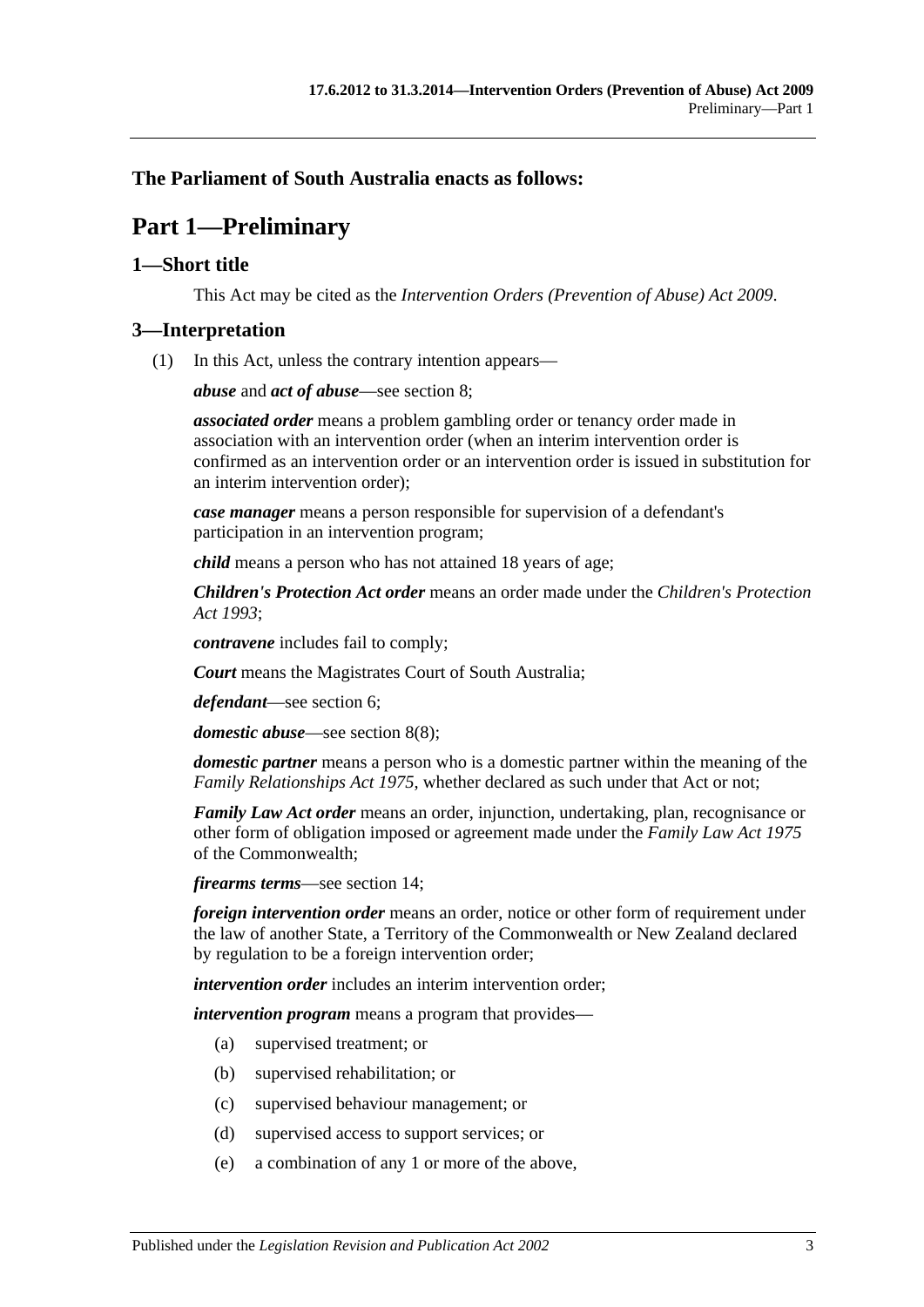designed to address behavioural problems (including problem gambling), substance abuse or mental impairment;

*intervention program manager* means a person employed by the South Australian Courts Administration Authority to have general oversight of intervention programs and coordinate the implementation of relevant court orders (and includes a delegate of such a person);

*issuing authority*, in relation to an intervention order, means the police officer or Court issuing the intervention order;

*non-domestic abuse*—see [section](#page-7-2) 8(9);

*offensive material*—see [subsection](#page-3-1) (2);

*Principal Registrar* means the Principal Registrar of the Court;

*problem gambling order*—see [section](#page-17-0) 24;

*protected person* means a person for whose protection an intervention order is issued;

*public sector agency* has the same meaning as in the *[Public Sector Act](http://www.legislation.sa.gov.au/index.aspx?action=legref&type=act&legtitle=Public%20Sector%20Act%202009) 2009*, but does not include the Legal Services Commission;

*registered housing co-operative* means a housing co-operative registered under the *[South Australian Co-operative and Community Housing Act](http://www.legislation.sa.gov.au/index.aspx?action=legref&type=act&legtitle=South%20Australian%20Co-operative%20and%20Community%20Housing%20Act%201991) 1991*;

*relevant public sector agency* means—

- (a) the chief executive of the administrative unit of the Public Service that is, under a Minister, responsible for the administration of the *[Children's](http://www.legislation.sa.gov.au/index.aspx?action=legref&type=act&legtitle=Childrens%20Protection%20Act%201993)  [Protection Act](http://www.legislation.sa.gov.au/index.aspx?action=legref&type=act&legtitle=Childrens%20Protection%20Act%201993) 1993*; or
- (b) the chief executive of the administrative unit of the Public Service that is, under a Minister, responsible for the administration of the *[Education and](http://www.legislation.sa.gov.au/index.aspx?action=legref&type=act&legtitle=Education%20and%20Early%20Childhood%20Services%20(Registration%20and%20Standards)%20Act%202011)  [Early Childhood Services \(Registration and Standards\) Act](http://www.legislation.sa.gov.au/index.aspx?action=legref&type=act&legtitle=Education%20and%20Early%20Childhood%20Services%20(Registration%20and%20Standards)%20Act%202011) 2011*; or
- (c) the chief executive of the administrative unit of the Public Service that is, under a Minister, responsible for the administration of the *[Family and](http://www.legislation.sa.gov.au/index.aspx?action=legref&type=act&legtitle=Family%20and%20Community%20Services%20Act%201972)  [Community Services Act](http://www.legislation.sa.gov.au/index.aspx?action=legref&type=act&legtitle=Family%20and%20Community%20Services%20Act%201972) 1972*; or
- (d) the South Australian Housing Trust;

*tenancy agreement* means an agreement under which a person grants another person, for valuable consideration, a right (which may, but need not be, an exclusive right) to occupy premises for residential purposes, and includes a residential parks agreement within the meaning of the *[Residential Parks Act](http://www.legislation.sa.gov.au/index.aspx?action=legref&type=act&legtitle=Residential%20Parks%20Act%202007) 2007*;

#### *tenancy order*—see [section](#page-17-1) 25.

<span id="page-3-1"></span>(2) For the purposes of determining whether material is *offensive material*, the circumstances of a dealing with the material may be taken into account but, if material was inherently offensive material, the circumstances of a dealing with the material cannot be taken to have deprived it of that character.

### <span id="page-3-0"></span>**4—Application of Act outside State**

This Act applies to an act of abuse whether it takes place in or outside this State and an intervention order may be issued against a person resident in or outside this State.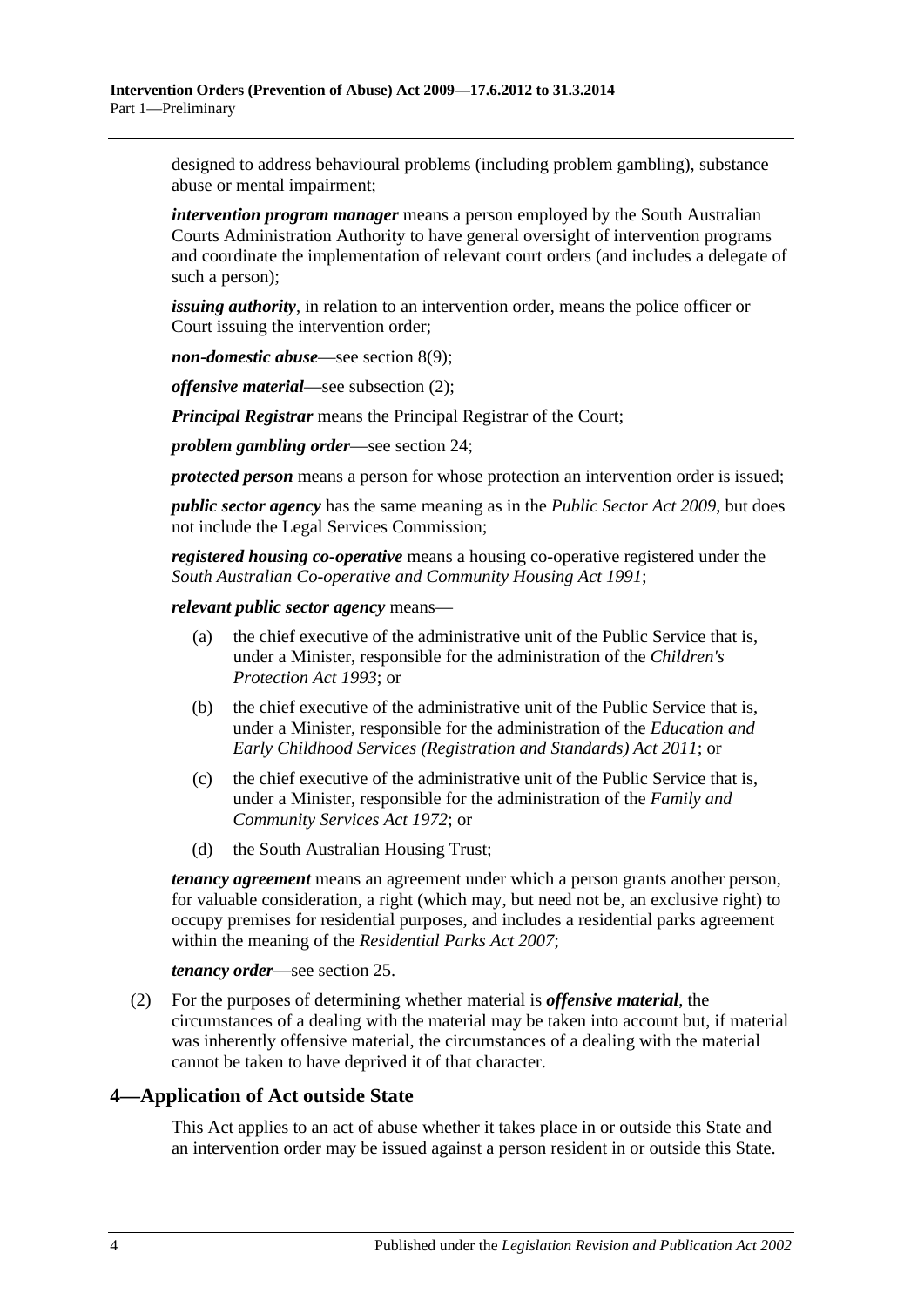# <span id="page-4-0"></span>**Part 2—Objects of Act**

## <span id="page-4-1"></span>**5—Objects of Act**

The objects of this Act are—

- (a) to assist in preventing domestic and non-domestic abuse, and the exposure of children to the effects of domestic and non-domestic abuse, by providing for—
	- (i) the issuing of intervention orders by police and the Court; and
	- (ii) the issuing of associated orders relating to problem gambling and tenancy agreements; and
	- (iii) the registration of foreign intervention orders; and
	- (iv) the enforcement of South Australian and foreign intervention orders; and
- (b) to provide special police powers of arrest, detention and search in connection with issuing, serving and enforcing intervention orders; and
- (c) to further protect persons suffering or witnessing domestic or non-domestic abuse by—
	- (i) providing for special arrangements for witnesses in proceedings under this Act; and
	- (ii) imposing limitations on publishing reports about proceedings or orders under this Act.

# <span id="page-4-2"></span>**Part 3—Intervention and associated orders**

## <span id="page-4-3"></span>**Division 1—General**

## <span id="page-4-4"></span>**6—Grounds for issuing intervention order**

There are grounds for issuing an intervention order against a person (the *defendant*) if—

- (a) it is reasonable to suspect that the defendant will, without intervention, commit an act of abuse against a person; and
- (b) the issuing of the order is appropriate in the circumstances.

#### <span id="page-4-5"></span>**7—Persons for whose protection intervention order may be issued**

- (1) An intervention order may be issued for the protection of—
	- (a) any person against whom it is suspected the defendant will commit an act of abuse; or
	- (b) any child who may hear or witness, or otherwise be exposed to the effects of, an act of abuse committed by the defendant against a person.
- (2) An intervention order may be issued for the protection of a person even if that person is not an applicant for the order and the application is not made on his or her behalf.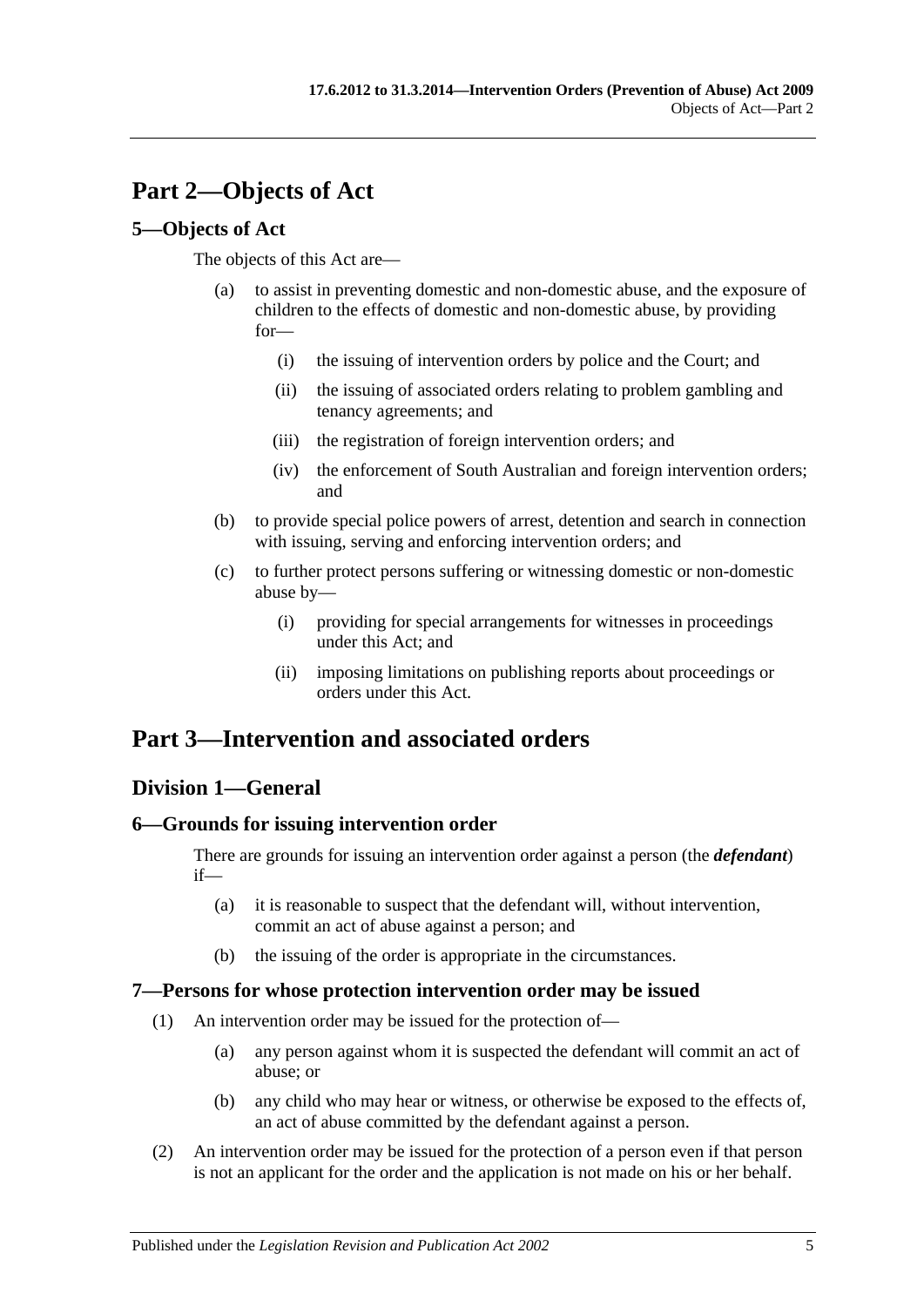(3) If an issuing authority proposes to intervene against a defendant for the protection of more than 1 person, it may do so by issuing a single intervention order or by issuing multiple intervention orders, as it considers appropriate in the circumstances.

#### <span id="page-5-0"></span>**8—Meaning of abuse—domestic and non-domestic**

- (1) *Abuse* may take many forms including physical, sexual, emotional, psychological or economic abuse.
- <span id="page-5-2"></span><span id="page-5-1"></span>(2) An act is an *act of abuse* against a person if it results in or is intended to result in—
	- (a) physical injury; or
	- (b) emotional or psychological harm; or
	- (c) an unreasonable and non-consensual denial of financial, social or personal autonomy; or
	- (d) damage to property in the ownership or possession of the person or used or otherwise enjoyed by the person.

#### (3) *Emotional or psychological harm* includes—

- (a) mental illness; and
- (b) nervous shock; and
- (c) distress, anxiety, or fear, that is more than trivial.

#### (4) **Emotional or psychological harm—examples**

Without limiting [subsection](#page-5-1) (2)(b), an act of abuse against a person resulting in emotional or psychological harm may be comprised of any of the following:

- (a) sexually assaulting the person or engaging in behaviour designed to coerce the person to engage in sexual activity;
- (b) unlawfully depriving the person of his or her liberty;
- (c) driving a vehicle in a reckless or dangerous manner while the person is a passenger in the vehicle;
- (d) causing the death of, or injury to, an animal;
- (e) following the person;
- (f) loitering outside the place of residence of the person or some other place frequented by the person;
- (g) entering or interfering with property in the possession of the person;
- (h) giving or sending offensive material to the person, or leaving offensive material where it will be found by, given to or brought to the attention of the person;
- (i) publishing or transmitting offensive material by means of the Internet or some other form of electronic communication in such a way that the offensive material will be found by, or brought to the attention of, the person;
- (j) communicating with the person, or to others about the person, by way of mail, telephone (including associated technology), fax or the Internet or some other form of electronic communication in a manner that could reasonably be expected to cause emotional or psychological harm to the person;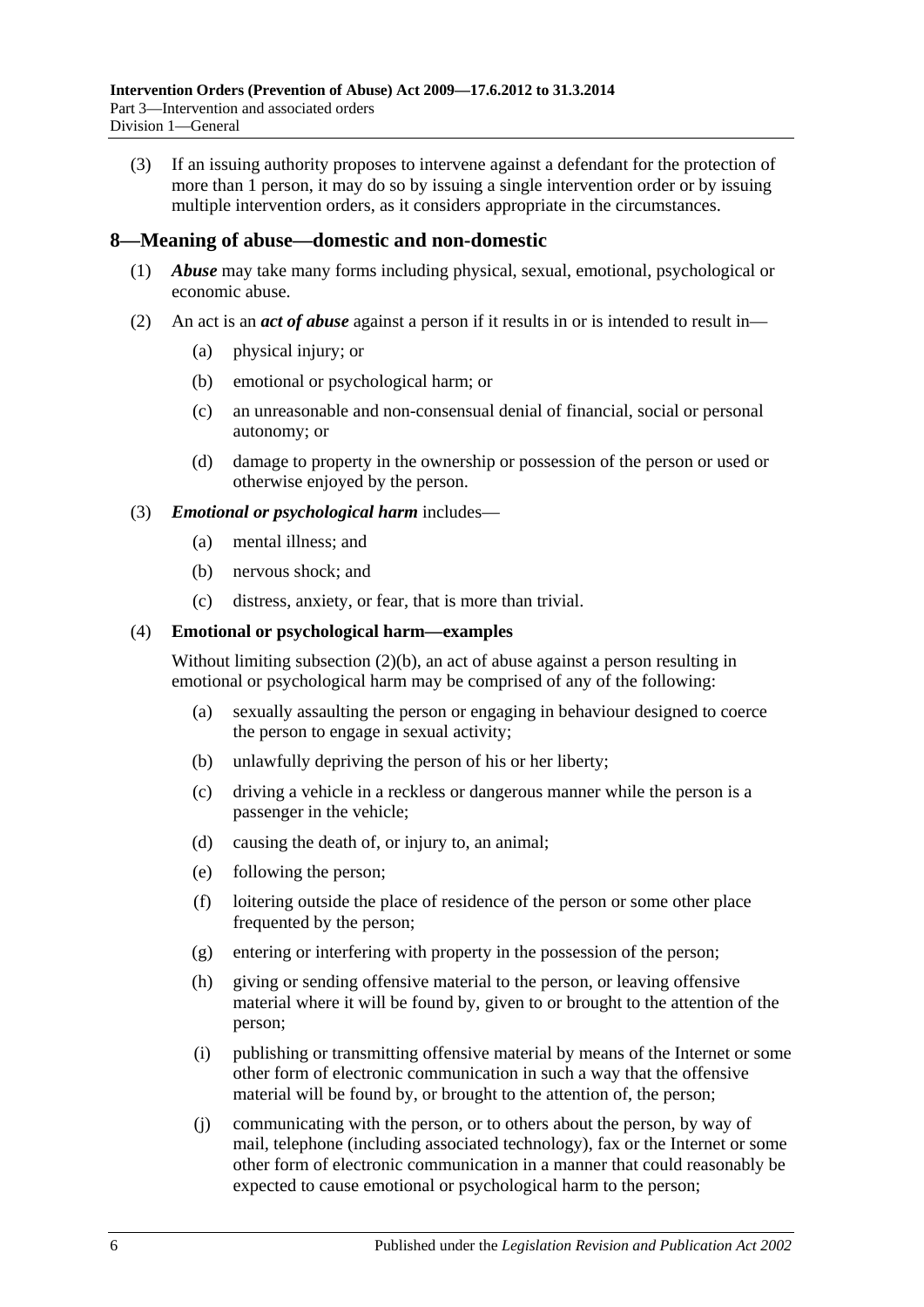- (k) keeping the person under surveillance;
- (l) directing racial or other derogatory taunts at the person;
- (m) threatening to withhold the person's medication or prevent the person accessing necessary medical equipment or treatment;
- (n) threatening to institutionalise the person;
- (o) threatening to withdraw care on which the person is dependent;
- (p) otherwise threatening to cause the person physical injury, emotional or psychological harm or an unreasonable and non-consensual denial of financial, social or domestic autonomy or to cause damage to property in the ownership or possession of the person or used or otherwise enjoyed by the person.

#### (5) **Unreasonable and non-consensual denial of financial, social or personal autonomy—examples**

Without limiting [subsection](#page-5-2)  $(2)(c)$ , an act of abuse against a person resulting in an unreasonable and non-consensual denial of financial, social or personal autonomy may be comprised of any of the following:

- (a) denying the person the financial autonomy that the person would have had but for the act of abuse;
- (b) withholding the financial support necessary for meeting the reasonable living expenses of the person (or any other person living with, or dependent on, the person) in circumstances in which the person is dependent on the financial support to meet those living expenses;
- (c) without lawful excuse, preventing the person from having access to joint financial assets for the purposes of meeting normal household expenses;
- (d) preventing the person from seeking or keeping employment;
- (e) causing the person through coercion or deception to—
	- (i) relinquish control over assets or income; or
	- (ii) claim social security payments; or
	- (iii) sign a power of attorney enabling the person's finances to be managed by another person; or
	- (iv) sign a contract for the purchase of goods or services; or
	- (v) sign a contract for the provision of finance; or
	- (vi) sign a contract of guarantee; or
	- (vii) sign any legal document for the establishment or operation of a business;
- (f) without permission, removing or keeping property that is in the ownership or possession of the person or used or otherwise enjoyed by the person;
- (g) disposing of property owned by the person, or owned jointly with the person, against the person's wishes and without lawful excuse;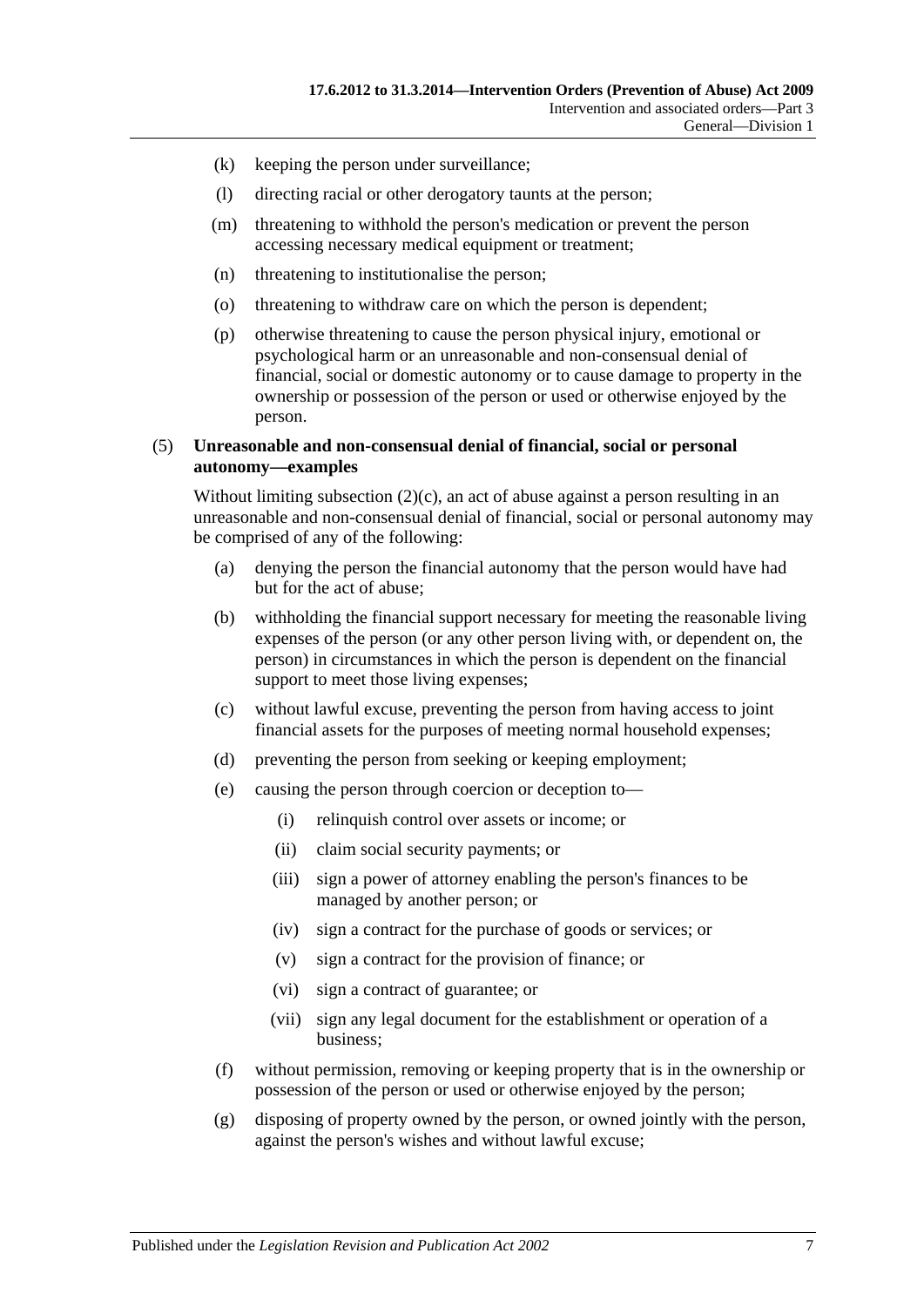- (h) preventing the person from making or keeping connections with the person's family, friends or cultural group, from participating in cultural or spiritual ceremonies or practices, or from expressing the person's cultural identity;
- (i) exercising an unreasonable level of control and domination over the daily life of the person.
- (6) If a defendant commits an act of abuse against a person, or threatens to do so, in order to cause emotional or psychological harm to another person or to deny another person financial, social or personal autonomy, the defendant commits an act of abuse against that other person.
- (7) A defendant may commit an act of abuse by causing or allowing another person to commit the act or to take part in the commission of the act.
- <span id="page-7-5"></span><span id="page-7-4"></span><span id="page-7-3"></span><span id="page-7-1"></span>(8) If the act of abuse is committed by a defendant against a person with whom the defendant is or was formerly in a relationship, it is referred to in this Act as an act of *domestic abuse*; and for that purpose, 2 persons are in a relationship if—
	- (a) they are married to each other; or
	- (b) they are domestic partners; or
	- (c) they are in some other form of intimate personal relationship in which their lives are interrelated and the actions of 1 affects the other; or
	- (d) 1 is the child, stepchild or grandchild, or is under the guardianship, of the other (regardless of age); or
	- (e) 1 is a child, stepchild or grandchild, or is under the guardianship, of a person who is or was formerly in a relationship with the other under [paragraph](#page-7-3) (a), [\(b\)](#page-7-4) or [\(c\)](#page-7-5) (regardless of age); or
	- (f) 1 is a child and the other is a person who acts in *loco parentis* in relation to the child; or
	- (g) 1 is a child who normally or regularly resides or stays with the other; or
	- (h) they are brothers or sisters or brother and sister; or
	- (i) they are otherwise related to each other by or through blood, marriage, a domestic partnership or adoption; or
	- (j) they are related according to Aboriginal or Torres Strait Islander kinship rules or are both members of some other culturally recognised family group; or
	- (k) 1 is the carer (within the meaning of the *[Carers Recognition Act](http://www.legislation.sa.gov.au/index.aspx?action=legref&type=act&legtitle=Carers%20Recognition%20Act%202005) 2005*) of the other.
- <span id="page-7-2"></span>(9) An act of abuse may be committed by a defendant against a person with whom the defendant is not, and was not formerly, in a relationship (including in circumstances where the defendant imagines such a relationship) and such an act of abuse is referred to in this Act as an act of *non-domestic abuse*.

#### <span id="page-7-0"></span>**9—Priority for certain interventions**

Proceedings relating to intervention against domestic abuse and proceedings brought by a bail authority under section 23A of the *[Bail Act](http://www.legislation.sa.gov.au/index.aspx?action=legref&type=act&legtitle=Bail%20Act%201985) 1985* must, as far as practicable, be dealt with as a matter of priority.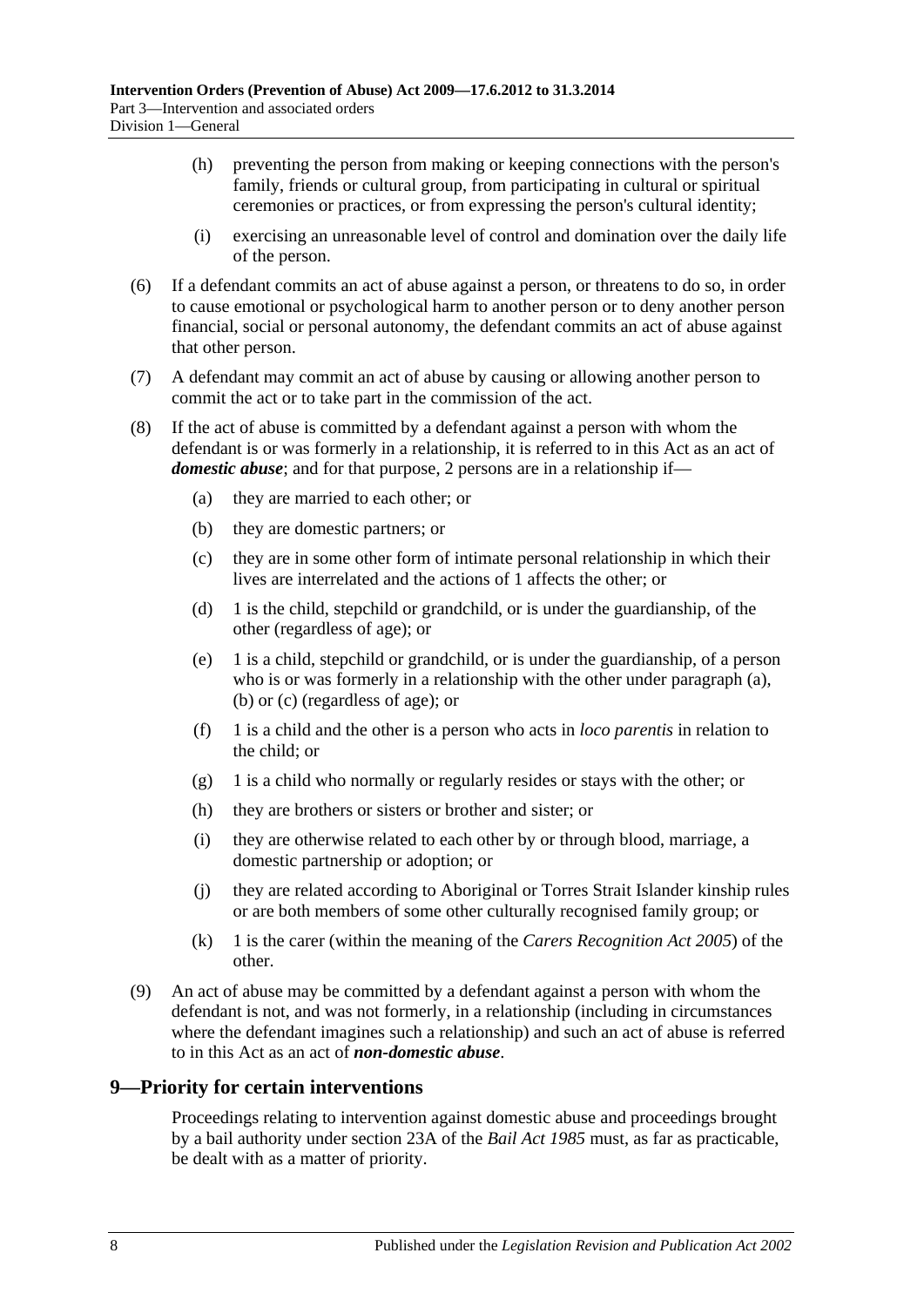#### <span id="page-8-0"></span>**10—Principles for intervention against abuse**

- (1) The following must be recognised and taken into account in determining whether it is appropriate to issue an intervention order and in determining the terms of an intervention order:
	- (a) abuse occurs in all areas of society, regardless of socio-economic status, health, age, culture, gender, sexuality, ability, ethnicity and religion;
	- (b) abuse may involve overt or subtle exploitation of power imbalances and may consist of isolated incidents or patterns of behaviour;
	- (c) it is of primary importance to prevent abuse and to prevent children from being exposed to the effects of abuse;
	- (d) as far as is practicable, intervention should be designed—
		- (i) to encourage defendants who it is suspected will, without intervention, commit abuse to accept responsibility and take steps to avoid committing abuse; and
		- (ii) to minimise disruption to protected persons and any child living with a protected person and to maintain social connections and support for protected persons; and
		- (iii) to ensure continuity and stability in the care of any child living with a protected person; and
		- (iv) to allow education, training and employment of a protected person and any child living with a protected person, and arrangements for the care of such a child, to continue without interruption; and
		- (v) if the defendant is a child—
			- (A) to ensure the child has appropriate accommodation, care and supervision; and
			- (B) to ensure the child has access to appropriate educational and health services; and
			- (C) to allow the education, training and employment of the child to continue without interruption.
- (2) The following must also be taken into account in determining whether it is appropriate to issue an intervention order and in determining the terms of an intervention order:
	- (a) any relevant Family Law Act order or Children's Protection Act order of which the issuing authority has been informed;
	- (b) how the intervention order would be likely to affect contact (in accordance with a relevant Family Law Act order or Children's Protection Act order or otherwise) between—
		- (i) the protected person or the defendant; and
		- (ii) any child of, or in the care of, either of those persons;
	- (c) any relevant agreement or order for the division of property under the *Family Law Act 1975* of the Commonwealth, or the *[Domestic Partners Property](http://www.legislation.sa.gov.au/index.aspx?action=legref&type=act&legtitle=Domestic%20Partners%20Property%20Act%201996)  Act [1996](http://www.legislation.sa.gov.au/index.aspx?action=legref&type=act&legtitle=Domestic%20Partners%20Property%20Act%201996)* or a corresponding law of another jurisdiction, of which the issuing authority has been informed;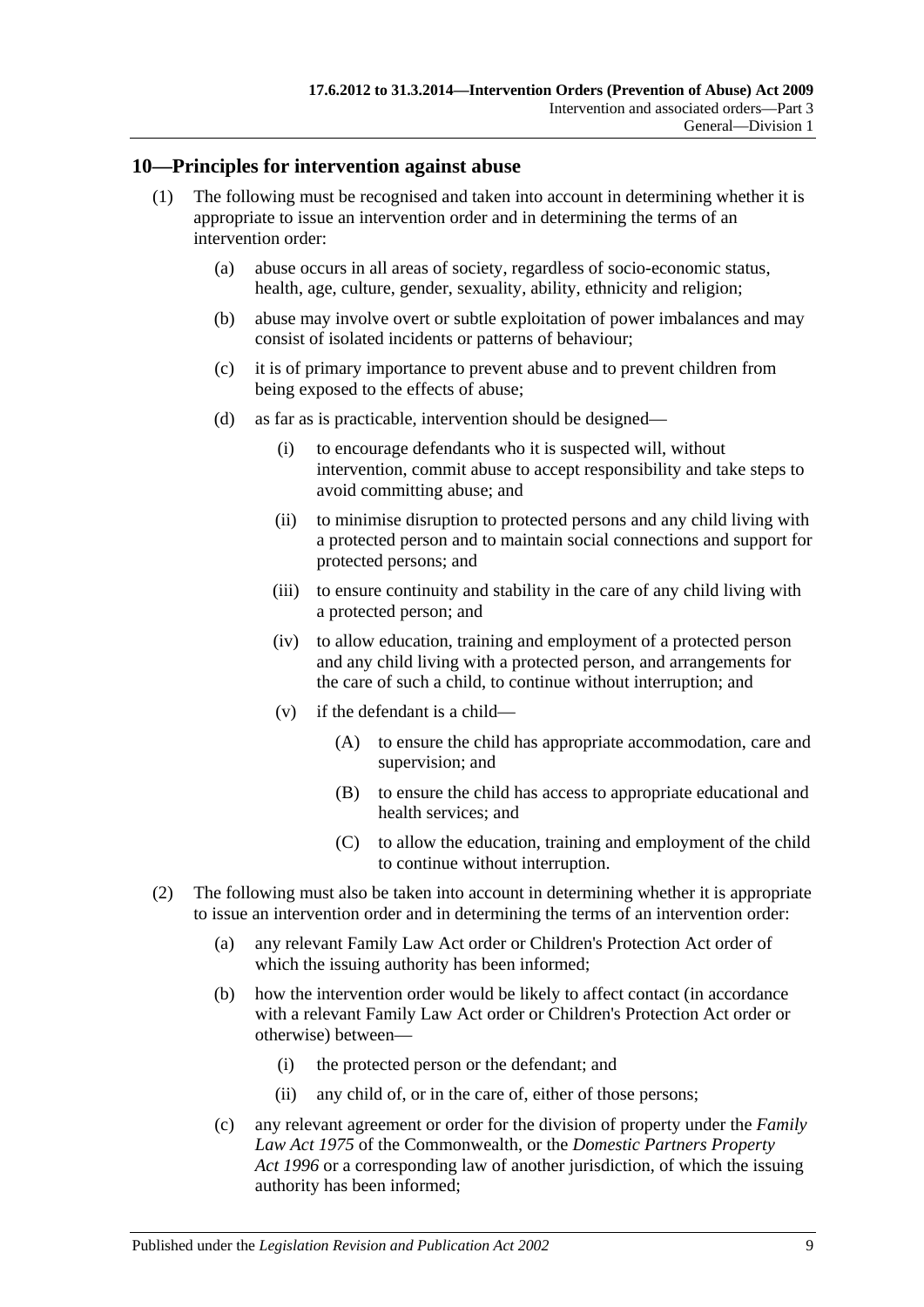- (d) if considering whether to prohibit the defendant from taking possession of property or to require the defendant to return property to a protected person or to allow a protected person to recover or have access to or make use of property—the income, assets and liabilities of the defendant and the protected person (to the extent that the issuing authority has been informed of those matters);
- (e) any other legal proceedings between the defendant and protected person of which the issuing authority has been informed.
- (3) Before issuing an intervention order the issuing authority must consider whether, if the whereabouts of a person proposed to be protected by the order are not known to the defendant, the issuing of the order would be counterproductive.
- (4) An issuing authority may take into account any other factor the authority considers relevant in the circumstances.

#### <span id="page-9-0"></span>**11—Ongoing effect of intervention order**

- (1) An intervention order is ongoing and continues in force (subject to any variation or substitution of the order under this Act) until it is revoked.
- (2) Consequently, an issuing authority may not fix a date for the expiry of an intervention order or otherwise limit the duration of an intervention order.

#### <span id="page-9-1"></span>**12—Terms of intervention order—general**

- <span id="page-9-3"></span><span id="page-9-2"></span>(1) An intervention order may do any 1 or more of the following:
	- (a) prohibit the defendant from being on premises at which a protected person resides or works;
	- (b) prohibit the defendant from being on specified premises frequented by a protected person;
	- (c) prohibit the defendant from being in a specified locality;
	- (d) prohibit the defendant from approaching within a specified distance of a protected person;
	- (e) prohibit the defendant from contacting, harassing, threatening or intimidating a protected person or any other person at a place where the protected person resides or works;
	- (f) prohibit the defendant from damaging specified property;
	- (g) prohibit the defendant from taking possession of specified personal property reasonably needed by a protected person;
	- (h) prohibit the defendant from causing or allowing another person to engage in the conduct referred to in any of [paragraphs](#page-9-2) (e) to  $(g)$ ;
	- (i) require the defendant to surrender specified weapons or articles that have been used, or that there is some reason to believe might be used, by the defendant to commit an act of abuse against a protected person;
	- (j) require the defendant to return specified personal property to a protected person;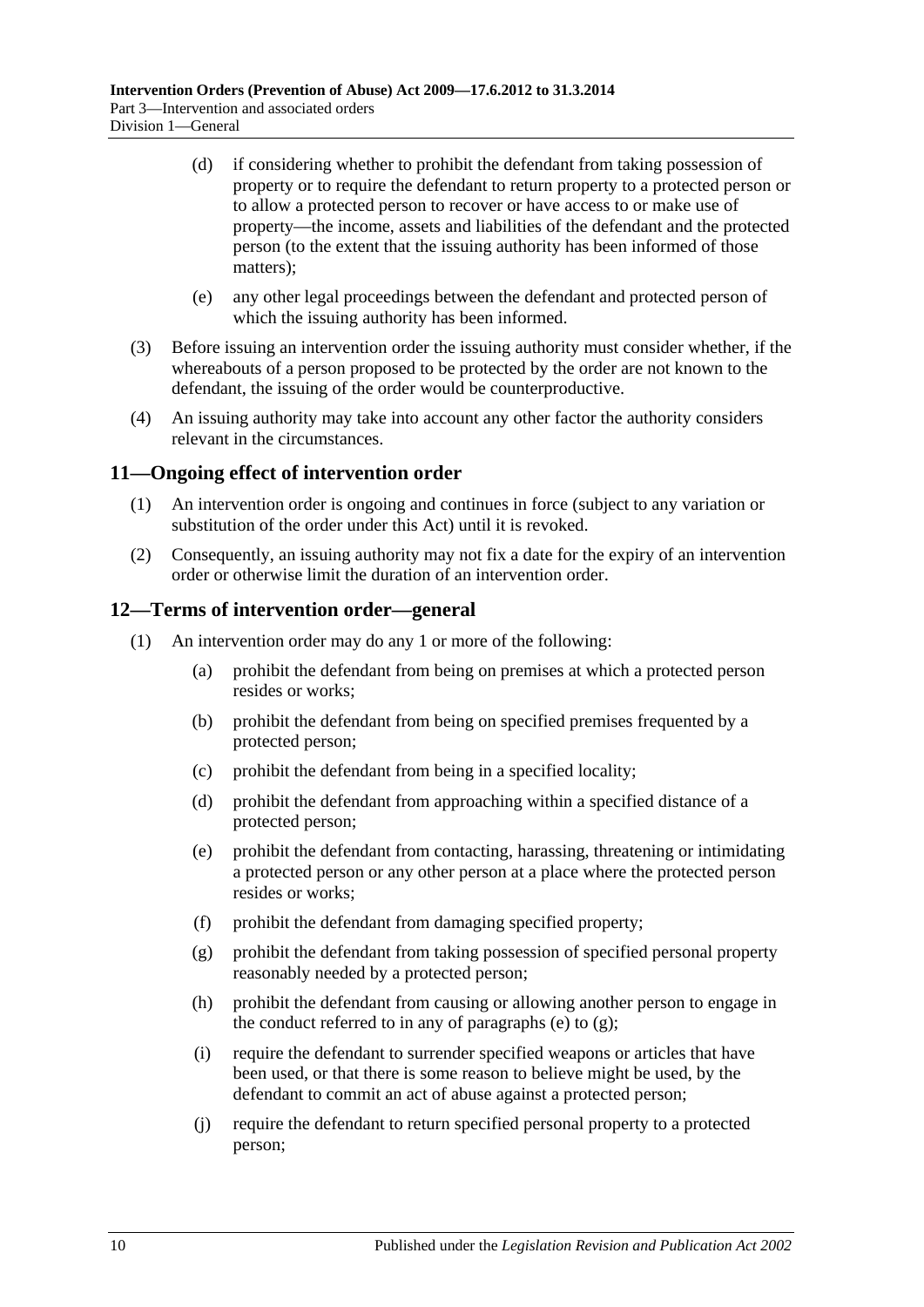- (k) require the defendant to allow a protected person to recover or have access to or make use of specified personal property and to allow the person to be accompanied by a police officer or other specified person while doing so;
- (l) impose any other requirement on the defendant to take, or to refrain from taking, specified action.
- (2) An intervention order may specify—
	- (a) conditions under which a prohibition imposed by the order does not apply; and
	- (b) conditions that must be complied with in relation to a requirement imposed by the order.
- (3) If an intervention order is designed to prevent a form of abuse involving the use or threatened use of particular weapons or articles, the terms of the order should, as far as is practicable, include surrender of the weapons or articles or other measures designed to minimise the risk of the defendant using or threatening to use the weapons or articles to commit an act of abuse against the protected person.
- (4) If an interim intervention order requires the surrender of specified weapons or articles, the order must provide for their safe keeping until the determination of proceedings under [section](#page-16-0) 23, but otherwise an intervention order may specify how surrendered weapons or articles are to be dealt with or disposed of.
- (5) An intervention order may be issued against the defendant in relation to premises or property despite the fact that the defendant has a legal or equitable interest in the premises or property.
- (6) If an intervention order prohibits the defendant from being on premises at which a protected person resides—
	- (a) the protected person may, despite any other Act or law, change any external door or window lock of the premises (and, if the premises are rented and a lock is so changed, the protected person must give a key to the lock to the landlord, except if the defendant is the landlord); and
	- (b) if the defendant is a party to a tenancy agreement for the premises—the defendant may not, despite any other Act or law, take any action to terminate the tenancy agreement before the determination of the proceedings under [section](#page-16-0) 23.

#### <span id="page-10-0"></span>**13—Terms of intervention order—intervention programs**

- (1) An intervention order may require the defendant to undergo an assessment by the intervention program manager to determine—
	- (a) a form of intervention program that is appropriate for the defendant; and
	- (b) the defendant's eligibility for the services included on the program.
- (2) An intervention order issued by the Court may require the defendant to undertake an intervention program if the intervention program manager has advised the Court that—
	- (a) the defendant is eligible for the services to be included on the program in accordance with applicable eligibility criteria (if any); and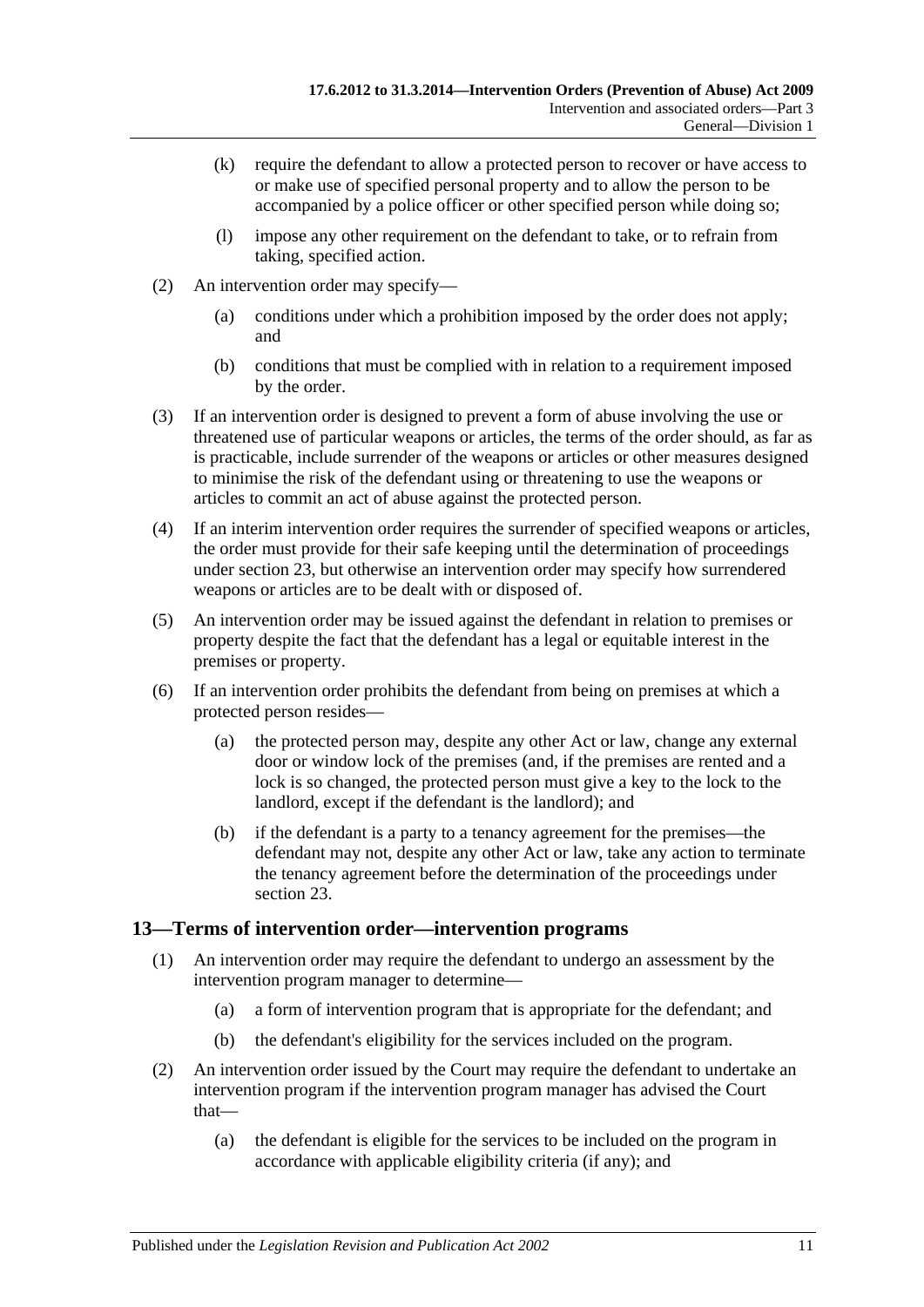- (b) those services are available for the defendant at a suitable time and place.
- (3) If an intervention order contains a requirement under this section, the defendant must comply with requirements regulating his or her participation in the assessment or intervention program notified from time to time by the defendant's case manager and a failure to comply with such a requirement constitutes a contravention of the term of the intervention order imposed under this section.

### <span id="page-11-0"></span>**14—Terms of intervention order—firearms**

- (1) Subject to this section, an intervention order must include the following terms (the *firearms terms*):
	- (a) any firearm in the possession of the defendant and any licence or permit held by the defendant authorising possession of a firearm must be surrendered to the Registrar of Firearms;
	- (b) while an intervention order remains in force against the defendant—
		- (i) any licence or permit held by the defendant authorising possession of a firearm is suspended; and
		- (ii) the defendant is disqualified from holding or obtaining a licence or permit authorising possession of a firearm; and
		- (iii) the defendant is prohibited from possessing a firearm in the course of his or her employment.
- (2) The Court need not include the firearms terms in an intervention order (other than an interim intervention order) if satisfied that the defendant has never been guilty of violent or intimidatory conduct and needs to have a firearm for purposes related to earning a livelihood.

#### <span id="page-11-1"></span>**15—Terms of intervention order—date after which defendant may apply for variation or revocation**

- <span id="page-11-3"></span>(1) The Court may, when issuing or varying an intervention order (other than an interim intervention order), include a term fixing a date after which the defendant may apply for variation (or further variation) or revocation of the order.
- (2) The date must fall at least 12 months after the date of issue or variation of the order.
- (3) If the Court does not include in an intervention order (other than an interim intervention order) a term under [subsection](#page-11-3) (1), the intervention order will be taken to include a term fixing the date falling 12 months after the date of issue or variation of the order as the date after which the defendant may apply for variation (or further variation) or revocation of the order.

#### <span id="page-11-2"></span>**16—Inconsistent Family Law Act or Children's Protection Act orders**

(1) An intervention order is invalid to the extent of any inconsistency with a Family Law Act order of a kind referred to in section 68R of the *Family Law Act 1975* of the Commonwealth (but the Court may resolve the inconsistency by exercising its power to revive, vary, discharge or suspend the Family Law Act order under that section).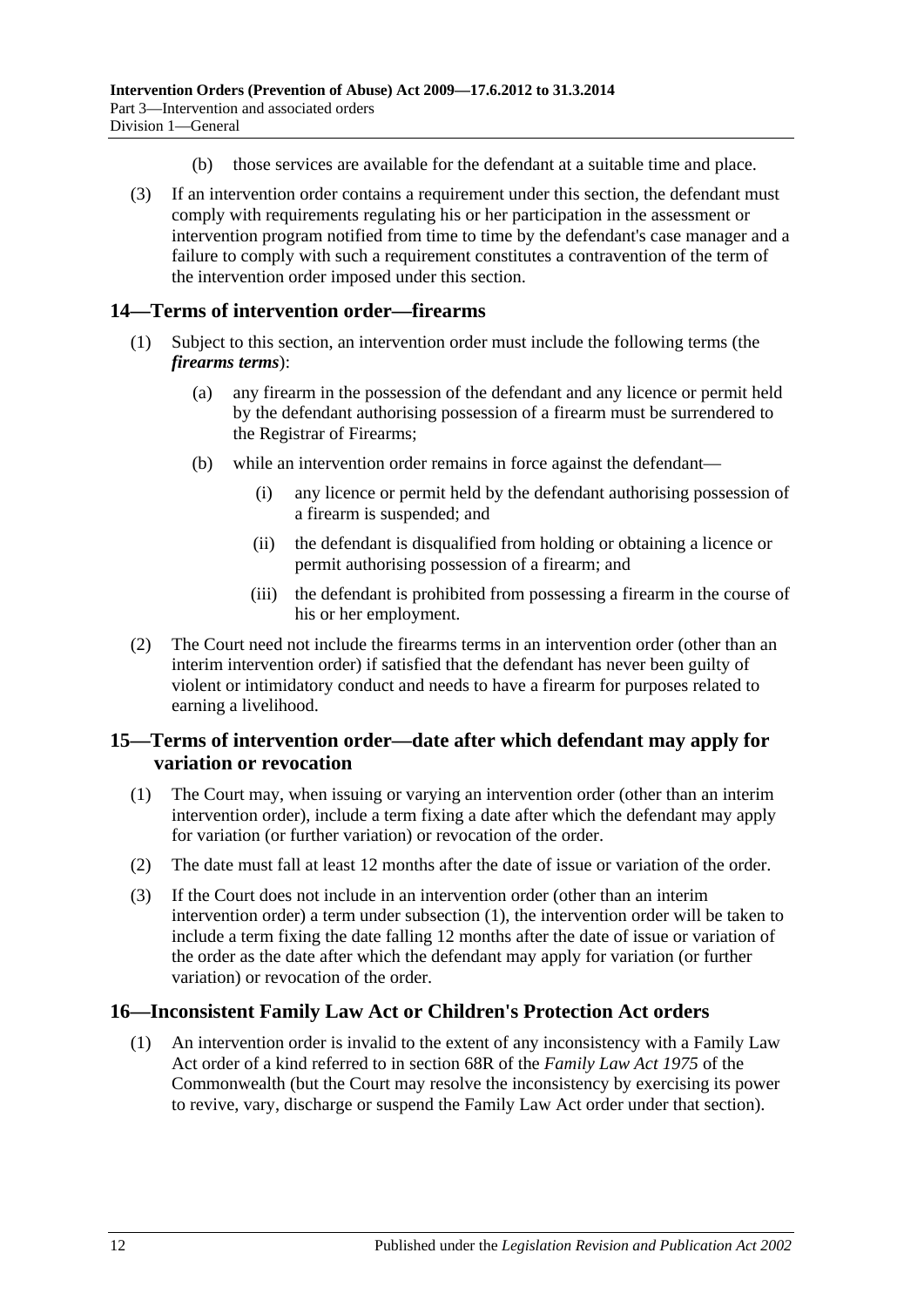(2) An intervention order prevails over an order under section 38 of the *[Children's](http://www.legislation.sa.gov.au/index.aspx?action=legref&type=act&legtitle=Childrens%20Protection%20Act%201993)  [Protection Act](http://www.legislation.sa.gov.au/index.aspx?action=legref&type=act&legtitle=Childrens%20Protection%20Act%201993) 1993* to the extent of any inconsistency (but the Youth Court may resolve the inconsistency by varying or revoking the order under that section on application under that Act).

## <span id="page-12-0"></span>**17—Explanation for defendant and protected persons**

An issuing authority must endeavour to ensure that the defendant and protected persons understand—

- (a) the terms and effect of an intervention order and any associated order, including, in the case of an interim intervention order, that the order acts as a summons; and
- (b) if relevant, the effect of [section](#page-11-2) 16; and
- (c) that a protected person cannot give permission for contravention of an order,

(but failure to do so will not make an order invalid).

## <span id="page-12-1"></span>**Division 2—Police orders**

### <span id="page-12-2"></span>**18—Interim intervention order issued by police**

- (1) Subject to [subsection](#page-12-3) (2), a police officer may issue an interim intervention order against a defendant if it appears to the police officer that there are grounds for issuing the order and the defendant is present before the police officer or in custody.
- <span id="page-12-3"></span>(2) If the police officer issuing the order is not of or above the rank of sergeant, the officer must, before issuing the order, obtain the authorisation (either orally or in writing) of a police officer of or above that rank.
- (3) An interim intervention order issued by a police officer must—
	- (a) be in a form approved by the Commissioner of Police; and
	- (b) identify the defendant and the persons protected by the order; and
	- (c) specify the prohibitions and requirements imposed by the order; and
	- (d) require the defendant to appear before the Court at a specified time and place (within 8 days after the date of the order or, if the Court will not be sitting at the place within that period, within 2 days after the Court next commences sitting at the place).
- (4) An interim intervention order issued by a police officer comes into force against the defendant when served on the defendant personally.
- (5) On an interim intervention order issued by a police officer being served on the defendant, the police officer issuing the order will be taken to have made an application to the Court for an intervention order and the defendant will be taken to have been issued a summons to appear before the Court as specified in the order for the purposes of the hearing and determination of the application under [section](#page-16-0) 23.
- (6) The Commissioner of Police must give a copy of an interim intervention order issued by a police officer to the Principal Registrar and each person protected by the order.
- <span id="page-12-4"></span>(7) A person against whom an interim intervention order is issued by a police officer must notify the Commissioner of Police in writing of an address for service.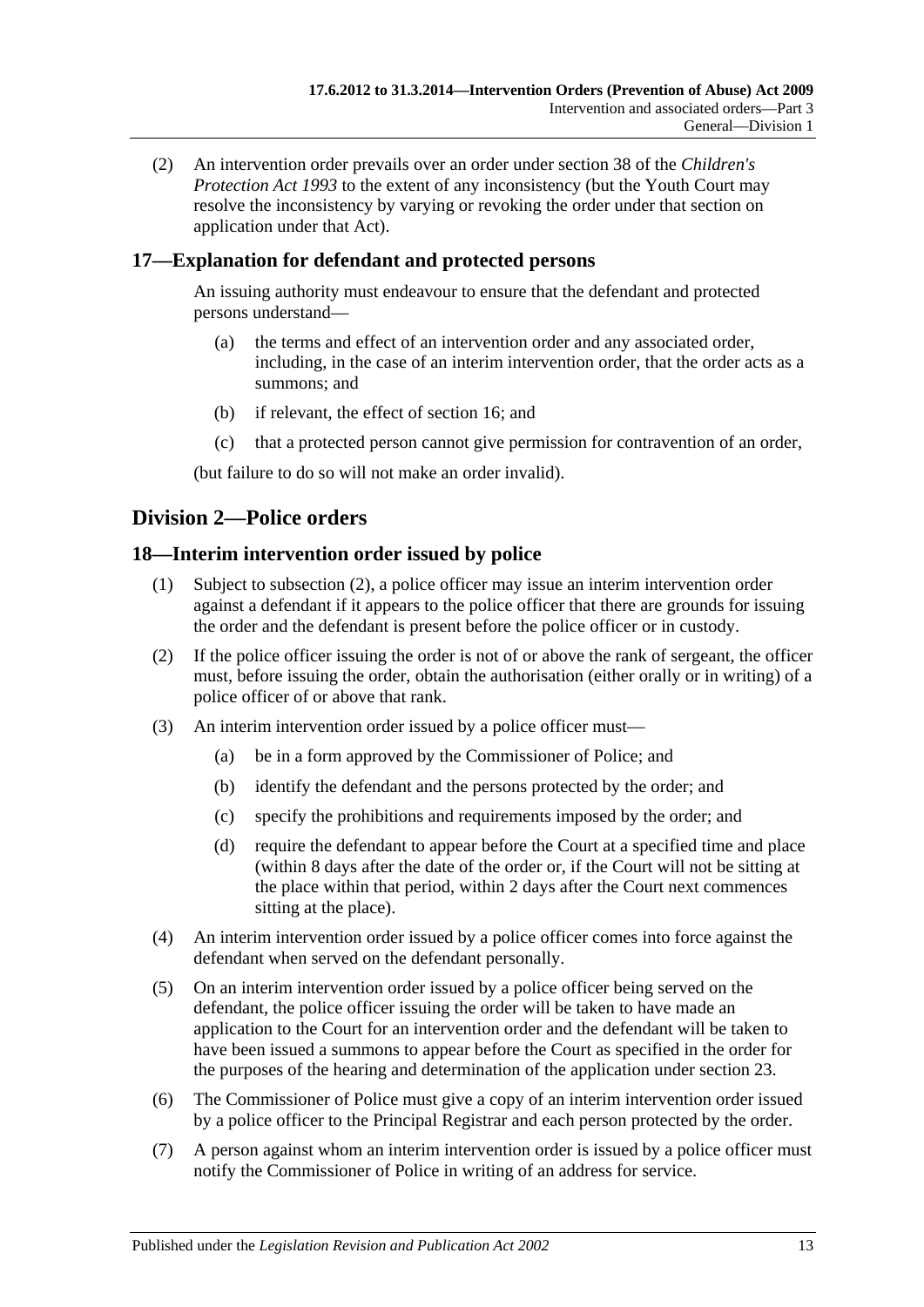- (8) The Commissioner of Police must notify the Principal Registrar of any address for service provided under [subsection](#page-12-4) (7).
- (9) The Principal Registrar must notify the relevant public sector agencies of the details of interim intervention orders issued by police officers.

### <span id="page-13-0"></span>**19—Revocation of interim intervention order by Commissioner of Police**

- (1) The Commissioner of Police may revoke an interim intervention order issued by a police officer by written notice served on the defendant personally or by post at the address for service provided by the defendant under this Act.
- (2) The Commissioner of Police must give a copy of a notice of revocation of an interim intervention order to the Principal Registrar and each person protected by the order.
- (3) The Principal Registrar must notify the relevant public sector agencies of the revocation of interim intervention orders by the Commissioner of Police.

## <span id="page-13-1"></span>**Division 3—Court orders**

#### <span id="page-13-2"></span>**20—Application to Court for intervention order**

- (1) The following persons may make an application to the Court for an intervention order:
	- (a) a police officer;
	- (b) a person against whom it is alleged the defendant may commit an act of abuse or a suitable representative of such a person given permission to apply by the Court;
	- (c) a child who it is alleged may hear or witness, or otherwise be exposed to the effects of, an act of abuse committed by the defendant against a person;
	- (d) if the defendant or a person proposed to be protected by the order is a child and there is a Children's Protection Act order under section 38 of the *[Children's Protection Act](http://www.legislation.sa.gov.au/index.aspx?action=legref&type=act&legtitle=Childrens%20Protection%20Act%201993) 1993* in force in respect of the child—the Minister responsible for the administration of that Act.
- (2) If the person entitled to apply is a child, the application may be made—
	- (a) by the child with the permission of the Court, if the child has attained the age of 14 years; or
	- (b) on behalf of the child by—
		- (i) a parent or guardian of the child; or
		- (ii) a person with whom the child normally or regularly resides; or
		- (iii) some other suitable representative of the child given permission to apply by the Court.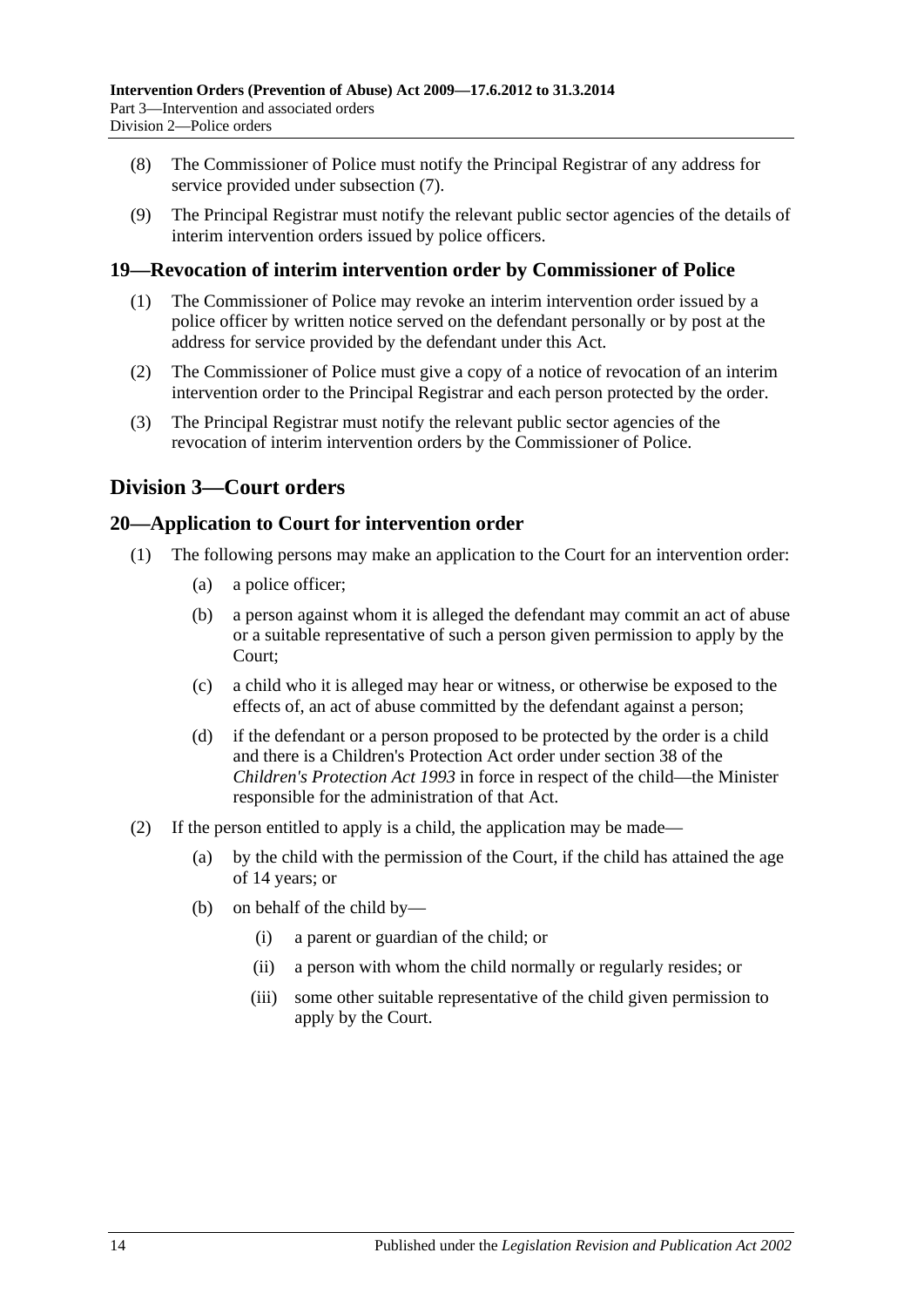- (3) The applicant must inform the Court of any relevant Family Law Act order, Children's Protection Act order or agreement or order for the division of property under the *Family Law Act 1975* of the Commonwealth, or the *[Domestic Partners Property](http://www.legislation.sa.gov.au/index.aspx?action=legref&type=act&legtitle=Domestic%20Partners%20Property%20Act%201996)  Act [1996](http://www.legislation.sa.gov.au/index.aspx?action=legref&type=act&legtitle=Domestic%20Partners%20Property%20Act%201996)* or a corresponding law of another jurisdiction, any pending application for such an order, and any other legal proceedings between a person proposed to be protected by the order and the defendant, of which the applicant is aware (but an intervention order is not invalid merely because the applicant fails to so inform the Court).
- (4) A single application relating to the same defendant may be made by any number of persons.

### <span id="page-14-0"></span>**21—Preliminary hearing and issue of interim intervention order**

- (1) On an application for an intervention order in circumstances in which an interim intervention order has not been issued by a police officer, the Court must hold a preliminary hearing as soon as practicable and without summoning the defendant to appear.
- (2) If the application is made by telephone or other electronic means in accordance with rules of Court—
	- (a) the preliminary hearing may occur by oral questioning of the applicant and any other available witness or by other means contemplated by the rules; and
	- (b) if the Court is not satisfied that it is an appropriate case for completing the preliminary hearing without requiring the personal attendance of the applicant, the Court may adjourn the hearing to a time and place fixed by the Court and inform the applicant of the time and place so fixed.
- (3) At the preliminary hearing, the Court may—
	- (a) issue an interim intervention order against a defendant if it appears to the Court that there are grounds for issuing the order; or
	- (b) dismiss the application on the grounds that the application is frivolous, vexatious, without substance or has no reasonable prospect of success or on any other ground considered sufficient by the Court.
- (4) If the applicant alleges non-domestic abuse and is a person other than a police officer, the Court must, in determining whether to exercise the discretion to dismiss the application, take into account—
	- (a) whether it might be appropriate and practicable for the parties to attempt to resolve the matter through mediation or by some other means; and
	- (b) whether the application is in the nature of a cross application; and
	- (c) any other matters that the Court considers relevant.
- (5) There is a presumption against exercising the discretion to dismiss the application if the applicant alleges an offence involving personal violence or an offence of stalking under section 19AA of the *[Criminal Law Consolidation Act](http://www.legislation.sa.gov.au/index.aspx?action=legref&type=act&legtitle=Criminal%20Law%20Consolidation%20Act%201935) 1935*.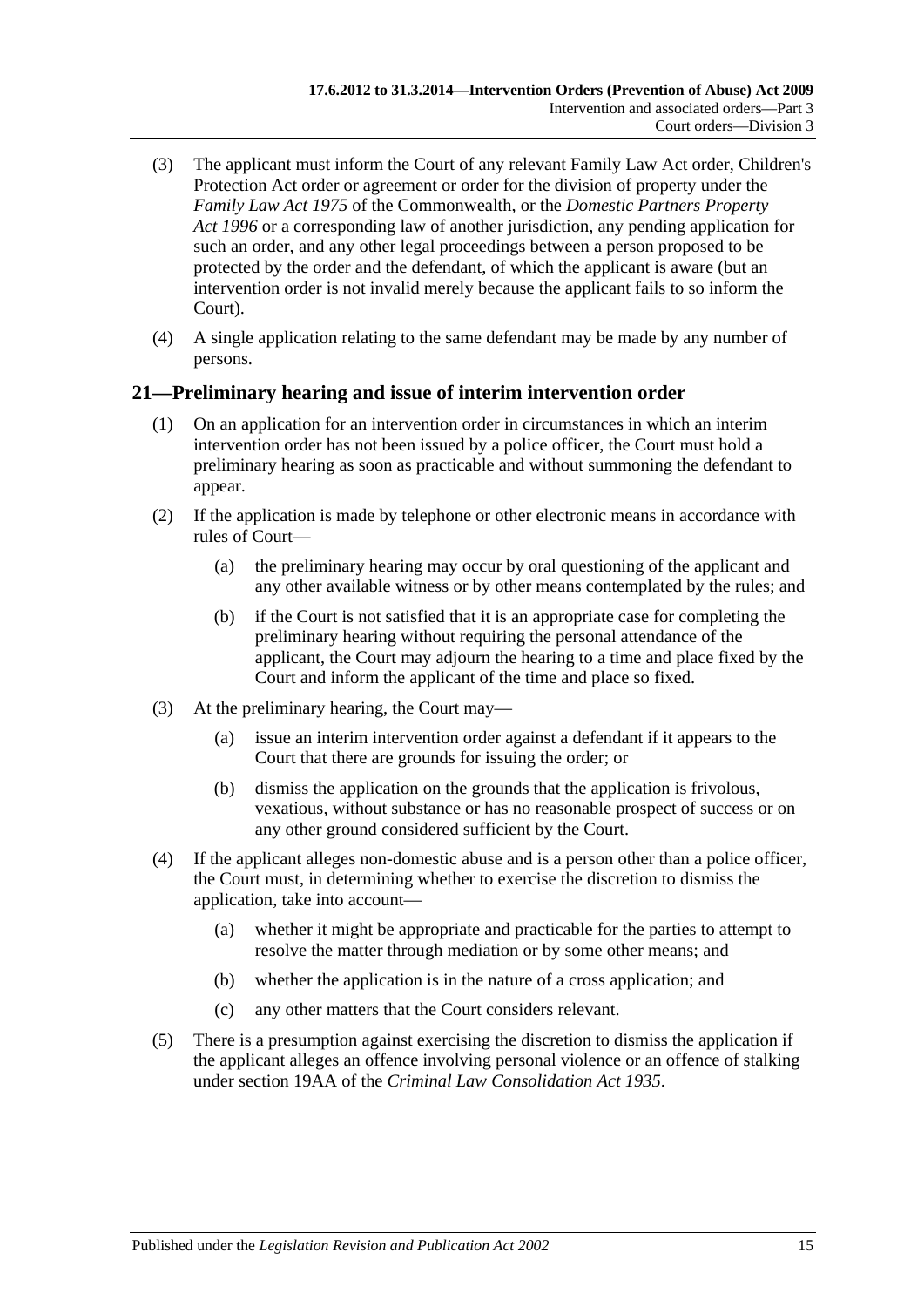- (6) The Court may issue an interim intervention order on the basis of evidence received in the form of an affidavit if the application is made by a police officer or a person introduced by a police officer but, in that case—
	- (a) the deponent must, if the defendant so requires, appear personally at the proceedings for the determination of the application to give oral evidence of the matters referred to in the affidavit; and
	- (b) if the deponent does not appear personally to give evidence as so required—the Court may not rely on the evidence contained in the affidavit for the purpose of determining the application.
- (7) An interim intervention order issued by the Court must—
	- (a) identify the defendant and the persons protected by the order; and
	- (b) specify the prohibitions and requirements imposed by the order; and
	- (c) require the defendant to appear before the Court at a specified time and place (within 8 days after the date of the order or, if the Court will not be sitting at the place within that period, within 2 days after the Court next commences sitting at the place).
- (8) An interim intervention order issued by the Court comes into force against the defendant when served on the defendant personally or in some other manner authorised by the Court.
- (9) On an interim intervention order issued by the Court being served on the defendant, the defendant will be taken to have been issued a summons to appear before the Court as specified in the order for the purposes of the hearing and determination of the application.
- (10) The Principal Registrar must give a copy of an interim intervention order issued by the Court to—
	- (a) the Commissioner of Police; and
	- (b) each person protected by the order; and
	- (c) if the applicant is not a police officer or a person protected by the order—the applicant.
- (11) The Principal Registrar must notify the relevant public sector agencies of the details of interim intervention orders issued by the Court.
- (12) A person against whom an interim intervention order is issued by the Court must notify the Principal Registrar in writing of an address for service.
- (13) If a hearing is adjourned under this section, the Court need not be constituted at the adjourned hearing of the same judicial officer as ordered the adjournment.

## <span id="page-15-0"></span>**22—Adjournments**

(1) The Court may, from time to time without requiring the attendance of any party, adjourn the hearing of an application for an intervention order at which a defendant is required by an interim intervention order to appear to a later date if satisfied that the interim intervention order has not been served or that there is other adequate reason for the adjournment.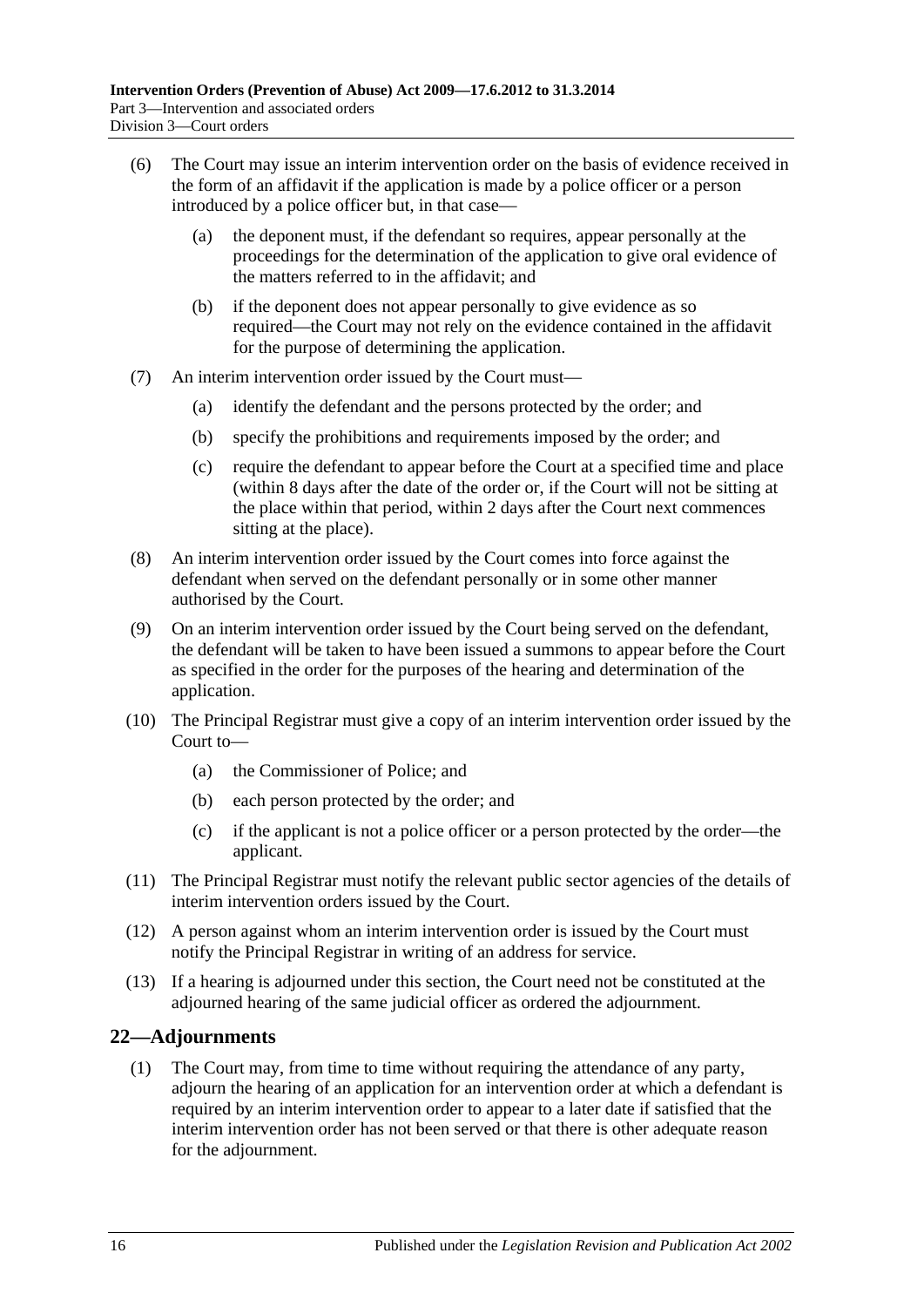- (2) The date fixed for an adjourned hearing must be within 8 days after the date on which the adjournment is ordered, unless the Court is satisfied—
	- (a) that a later date is required to enable the interim intervention order to be served; or
	- (b) that there is other adequate reason for fixing a later date.
- (3) If a hearing is adjourned under this section, the Court need not be constituted at the adjourned hearing of the same judicial officer as ordered the adjournment.

## <span id="page-16-0"></span>**23—Determination of application for intervention order**

- (1) On the hearing of an application for an intervention order, the Court may—
	- (a) confirm the interim intervention order issued against the defendant as an intervention order; or
	- (b) issue an intervention order in substitution for an interim intervention order issued against the defendant; or
	- (c) dismiss the application and revoke the interim intervention order issued against the defendant.
- (2) An intervention order may be confirmed or issued in the absence of the defendant if the defendant failed to appear at the hearing of the application as required by the interim intervention order issued against the defendant or by conditions of bail.
- (3) If a defendant disputes some or all of the grounds on which an intervention order is sought but consents to the order, the Court may confirm or issue the order without receiving any further submissions or evidence as to the grounds.
- (4) If an interim intervention order is confirmed, the order continues in force against the defendant as an intervention order without any further requirement for service.
- (5) An intervention order that is issued in substitution for an interim intervention order comes into force against the defendant when served on the defendant personally or in some other manner authorised by the Court (and until the order is so served the interim intervention order continues in force against the defendant).
- (6) If an interim intervention order is revoked, the Principal Registrar must serve written notice of the revocation on the defendant personally or by post at the address for service provided by the defendant under this Act or in some other manner authorised by the Court.
- (7) The Principal Registrar must give a copy of an intervention order issued by the Court, or a notice of revocation of an interim intervention order, to—
	- (a) the Commissioner of Police; and
	- (b) each person protected by the order; and
	- (c) if the applicant is not a police officer or a person protected by the order—the applicant.
- (8) The Principal Registrar must notify the relevant public sector agencies of the details of intervention orders issued by the Court and of the revocation of interim intervention orders by the Court.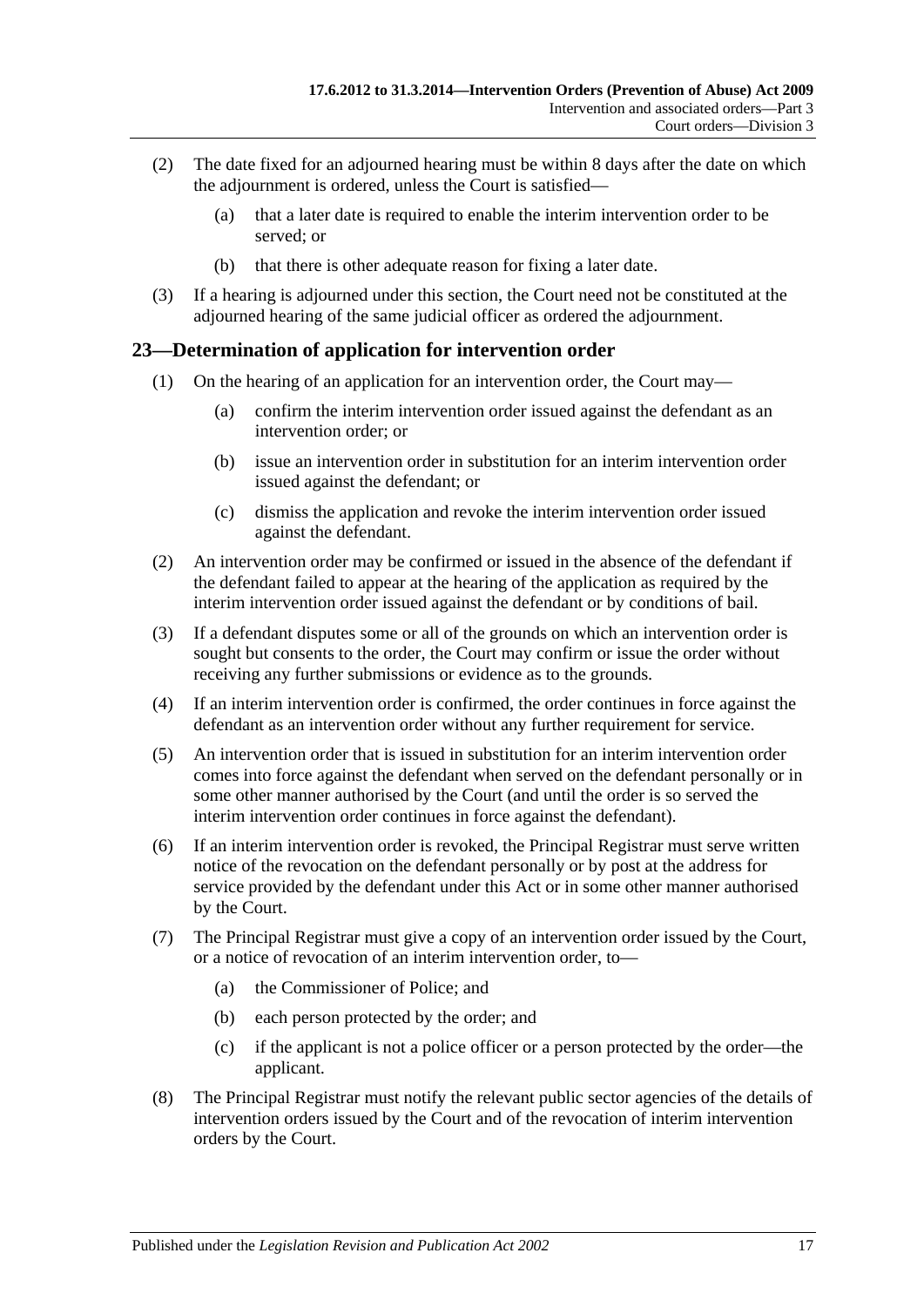#### <span id="page-17-0"></span>**24—Problem gambling order**

- (1) If the Court confirms an interim intervention order as an intervention order against a defendant or issues an intervention order against a defendant in substitution for an interim intervention order, the Court may make an order (a *problem gambling order*) that the defendant is subject to a problem gambling family protection order under the *[Problem Gambling Family Protection Orders Act](http://www.legislation.sa.gov.au/index.aspx?action=legref&type=act&legtitle=Problem%20Gambling%20Family%20Protection%20Orders%20Act%202004) 2004* imposing specified requirements or orders of a kind that could be imposed by the Independent Gambling Authority under that Act.
- (2) A problem gambling order must be served on the defendant personally or in some other manner authorised by the Court and is not binding on the defendant until so served.
- (3) If the problem gambling family protection order to which the defendant is subject includes an attachment order (within the meaning of the *[Problem Gambling Family](http://www.legislation.sa.gov.au/index.aspx?action=legref&type=act&legtitle=Problem%20Gambling%20Family%20Protection%20Orders%20Act%202004)  [Protection Orders Act](http://www.legislation.sa.gov.au/index.aspx?action=legref&type=act&legtitle=Problem%20Gambling%20Family%20Protection%20Orders%20Act%202004) 2004*), the attachment order must be served on the third person specified in the order personally or in some other manner authorised by the Court and is not binding on the third person until so served.
- (4) A problem gambling order continues in force (subject to any variation of the order under this Act) until it is revoked.
- (5) If the Court orders that the defendant is subject to a problem gambling family protection order, the Principal Registrar must give a copy of the order to—
	- (a) the Independent Gambling Authority; and
	- (b) the proprietor or licensee of any premises specified in the order; and
	- (c) the Commissioner of Police; and
	- (d) each person for whose benefit the order is made; and
	- (e) if the applicant for the intervention order is not a police officer or a person protected by the order—the applicant.

#### <span id="page-17-1"></span>**25—Tenancy order**

- $(1)$  If—
	- (a) the Court confirms an interim intervention order as an intervention order against a defendant or issues an intervention order against a defendant in substitution for an interim intervention order; and
	- (b) the intervention order prohibits the defendant from being on premises at which a protected person resides; and
	- (c) the defendant and protected person previously resided together on the premises; and
	- (d) the premises are subject to a tenancy agreement to which the defendant is a party,

the Court may make an order (a *tenancy order*) that the defendant will be taken to have assigned the defendant's interest in the tenancy agreement to a specified person or persons with the landlord's consent.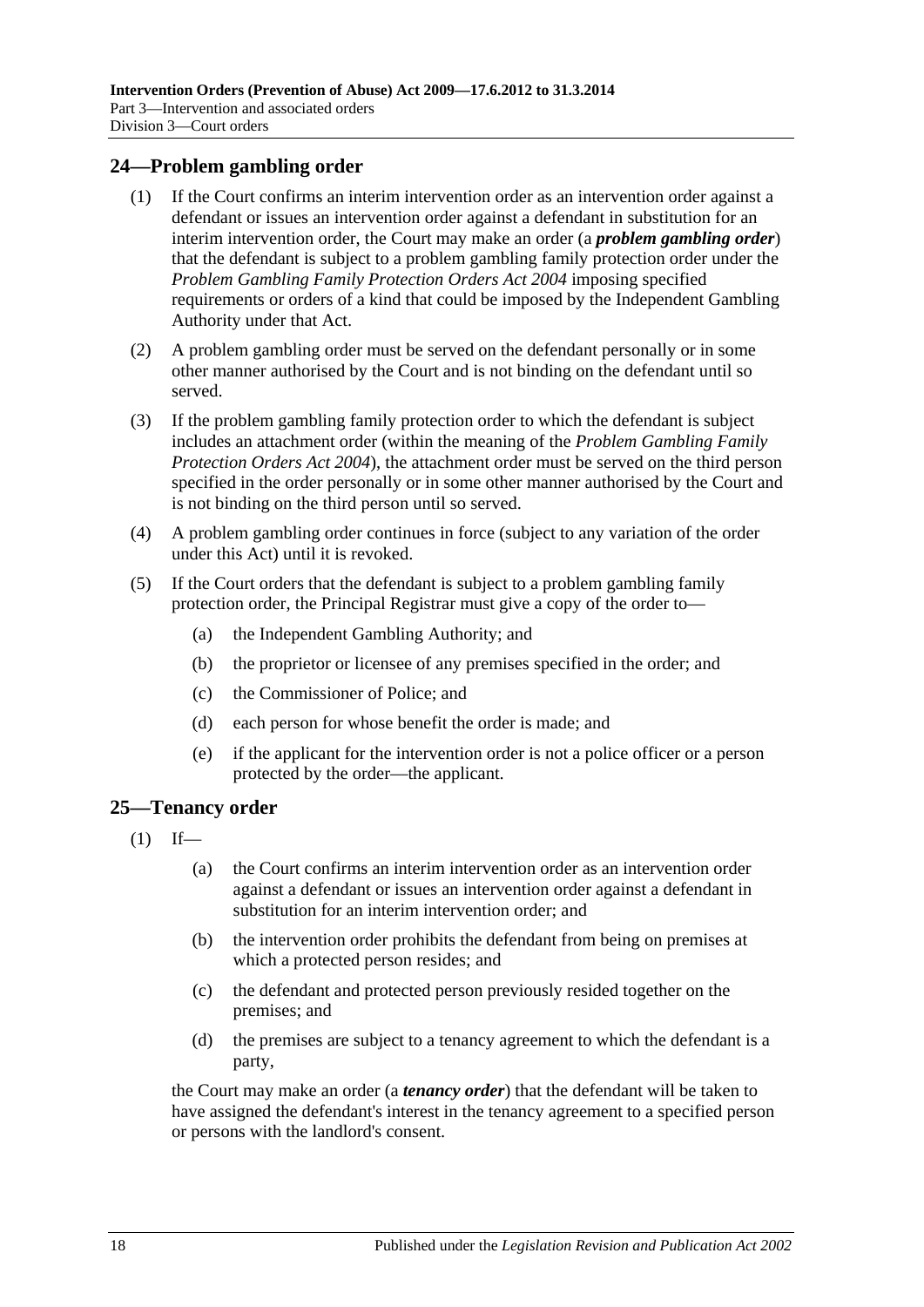- (2) However, a tenancy order may only be made if the Court is satisfied that the assignee consents to the assignment and—
	- (a) in a case where the landlord is a registered housing co-operative—the assignee is eligible for membership of the co-operative and willing to accept the responsibilities of membership; and
	- (b) in a case where the landlord is the South Australian Housing Trust or a subsidiary of the South Australian Housing Trust—the assignee meets the eligibility requirements of the Trust; and
	- (c) in any case—the assignee could reasonably be expected to comply with the obligations under the tenancy agreement,

(so that it would be unreasonable for the landlord to withhold consent to the assignment).

- (3) A tenancy order takes effect on the day on which it is made or on such later day as is specified in the order.
- (4) If a tenancy order is made—
	- (a) the effect of the assignment is that the assignee is substituted for the assignor as tenant under the tenancy agreement (but the assignor remains responsible for liabilities that accrued before the date of the assignment); and
	- (b) the assignee is liable to indemnify the assignor for liabilities incurred by the assignor to the landlord because of a breach of the tenancy agreement by the assignee; and
	- (c) an amount paid by the assignor and held by way of security for the performance of obligations under the tenancy agreement will (unless the parties agree to the contrary) continue to be held as security for the proper performance by the assignee of obligations under the tenancy agreement.
- (5) The Registrar must give a copy of a tenancy order to—
	- (a) the protected person; and
	- (b) the defendant; and
	- (c) the landlord; and
	- (d) if the assignee is not the protected person—the assignee; and
	- (e) the Registrar of the Residential Tenancies Tribunal.

## <span id="page-18-0"></span>**Division 4—Variation or revocation of orders**

#### <span id="page-18-1"></span>**26—Intervention orders**

- (1) The Court may vary or revoke an intervention order on application by—
	- (a) a police officer; or
	- (b) a person protected by the order or a suitable representative of such a person given permission to apply by the Court; or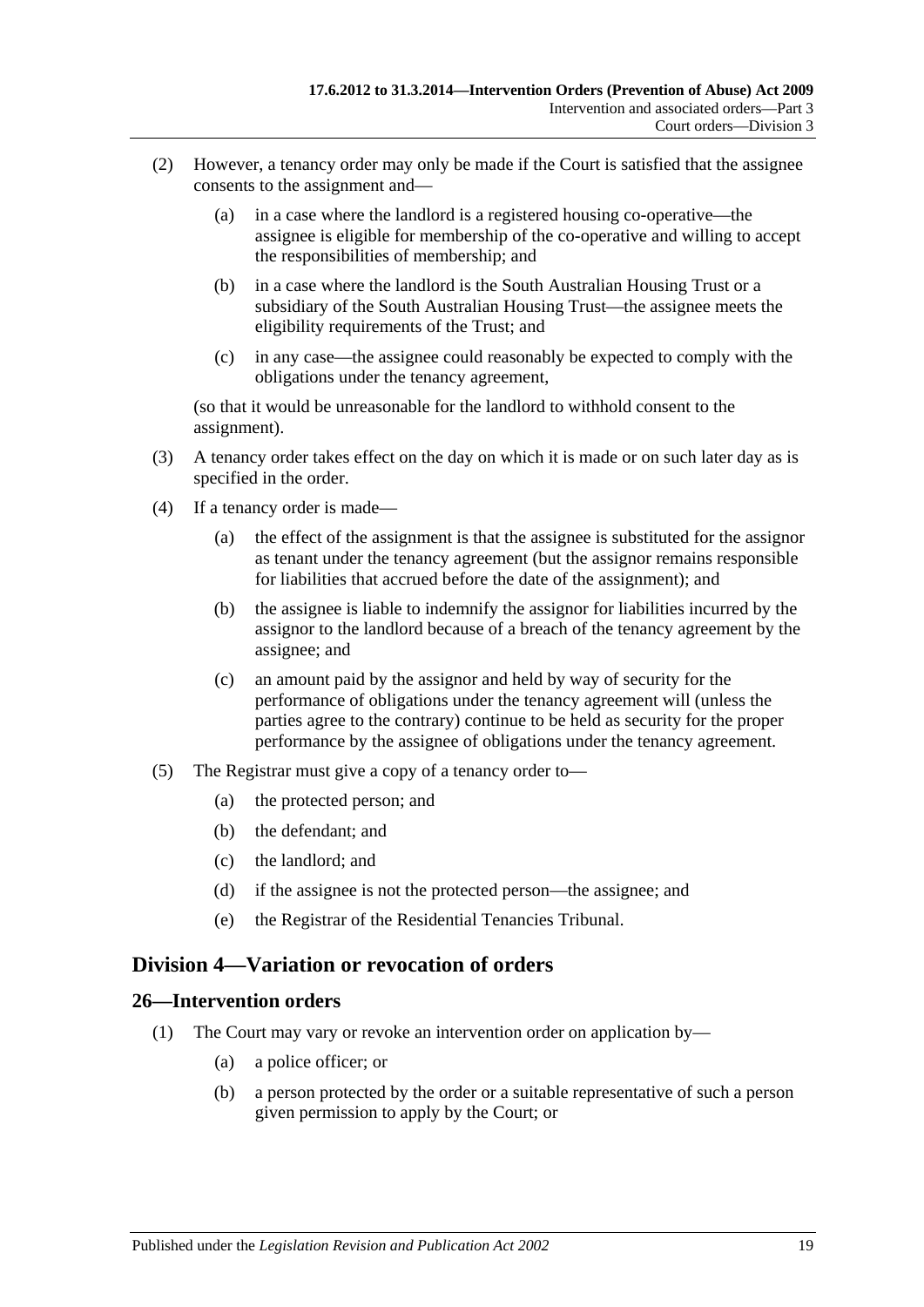- (c) if the defendant or a person protected by the order is a child and there is a Children's Protection Act order under section 38 of the *[Children's Protection](http://www.legislation.sa.gov.au/index.aspx?action=legref&type=act&legtitle=Childrens%20Protection%20Act%201993)  Act [1993](http://www.legislation.sa.gov.au/index.aspx?action=legref&type=act&legtitle=Childrens%20Protection%20Act%201993)* in force in respect of the child—the Minister responsible for the administration of that Act; or
- (d) the defendant.
- (2) If the person entitled to apply is a child, the application may be made—
	- (a) by the child with the permission of the Court, if the child has attained the age of 14 years; or
	- (b) on behalf of the child by—
		- (i) a parent or guardian of the child; or
		- (ii) a person with whom the child normally or regularly resides; or
		- (iii) any other suitable representative of the child with the permission of the Court.
- (3) An application for variation or revocation of an intervention order (other than an interim intervention order) may only be made by the defendant after the date fixed by the order.
- (4) On an application for variation or revocation of an intervention order (other than an interim intervention order) by the defendant, the Court may, without receiving submissions or evidence from the protected person, dismiss the application—
	- (a) if satisfied that the application is frivolous or vexatious; or
	- (b) if not satisfied that there has been a substantial change in the relevant circumstances since the order was issued or last varied.
- (5) The Court must, before varying or revoking an intervention order under this section—
	- (a) allow the defendant and each person protected by the order a reasonable opportunity to be heard on the matter; and
	- (b) have regard to the same matters that the Court is required to have regard to in considering whether or not to make an intervention order and in considering the terms of an intervention order.
- (6) The Court may not vary an intervention order by removing the firearms terms unless satisfied that the defendant has never been guilty of violent or intimidatory conduct and needs to have a firearm for purposes related to earning a livelihood.
- (7) If an intervention order is varied, the order in its amended form must be served on the defendant personally or in some other manner authorised by the Court and until so served—
	- (a) the variation is not binding on the defendant; but
	- (b) the order as in force prior to the variation continues to be binding on the defendant.
- (8) If an intervention order is revoked, the Principal Registrar must serve written notice of the revocation on the defendant personally or by post at the address for service provided by the defendant under this Act or in some other manner authorised by the Court.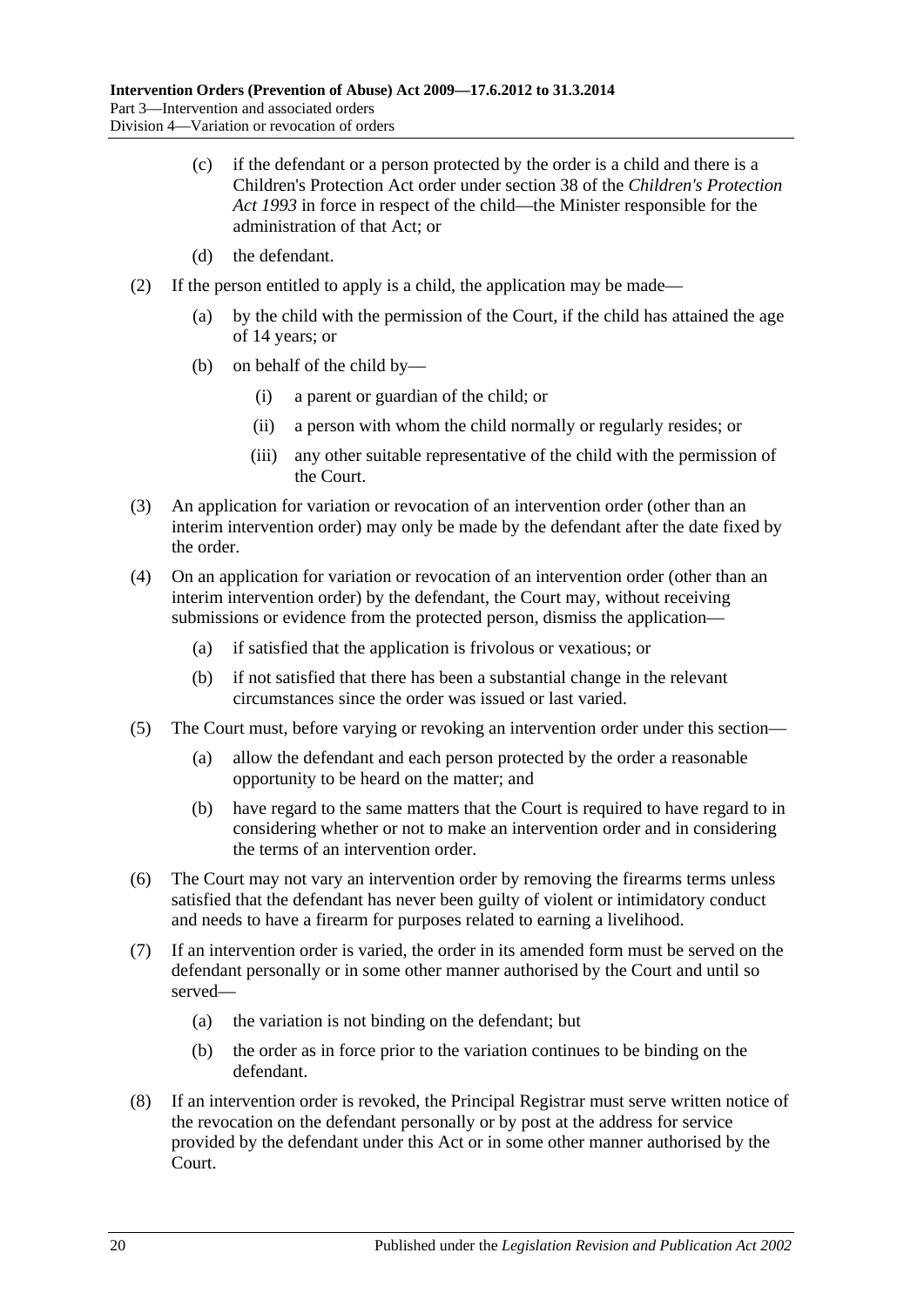- (9) If an intervention order is varied or revoked, the Principal Registrar must give notice of the variation or revocation to—
	- (a) the Commissioner of Police; and
	- (b) each person protected by the order; and
	- (c) if the applicant for the intervention order is not a police officer or a person protected by the order—the applicant; and
	- (d) each of the relevant public sector agencies.

### <span id="page-20-0"></span>**27—Problem gambling orders**

- (1) The Court may vary or revoke a problem gambling order—
	- (a) on revoking the intervention order with which it is associated; or
	- (b) on application by a defendant subject to the intervention order with which it is associated or a person for whose benefit the problem gambling family protection order to which the defendant is subject under the order applies.
- (2) If on revoking an intervention order the Court does not revoke an associated problem gambling order, the problem gambling family protection order to which the defendant is subject under the order continues in force under the *[Problem Gambling Family](http://www.legislation.sa.gov.au/index.aspx?action=legref&type=act&legtitle=Problem%20Gambling%20Family%20Protection%20Orders%20Act%202004)  [Protection Orders Act](http://www.legislation.sa.gov.au/index.aspx?action=legref&type=act&legtitle=Problem%20Gambling%20Family%20Protection%20Orders%20Act%202004) 2004* as if it had been issued under that Act and, consequently, is subject to variation or revocation by the Independent Gambling Authority under that Act.

## <span id="page-20-1"></span>**Division 5—Evidentiary matters**

#### <span id="page-20-2"></span>**28—Burden of proof**

In proceedings under this Part, the Court is to decide questions of fact on the balance of probabilities.

#### <span id="page-20-3"></span>**29—Special arrangements for evidence and cross-examination**

- (1) The Court may order that special arrangements be made for taking the evidence of a person against whom it is alleged the defendant has committed or might commit an act of abuse or a child who it is alleged has been or might be exposed to the effects of an act of abuse committed by the defendant against a person.
- (2) Without limiting the kind of order that may be made under this section, the Court may make 1 or more of the following orders:
	- (a) an order that the evidence be given outside the Court and transmitted to the Court by means of closed circuit television;
	- (b) an order that the evidence be taken outside the Court and that an audio visual record of the evidence be made and replayed in the Court;
	- (c) an order that a screen, partition or one-way glass be placed to obscure the view of a party to whom the evidence relates or some other person;
	- (d) an order that the defendant be excluded from the place where the evidence is taken, or otherwise be prevented from directly seeing and hearing the witness while giving evidence;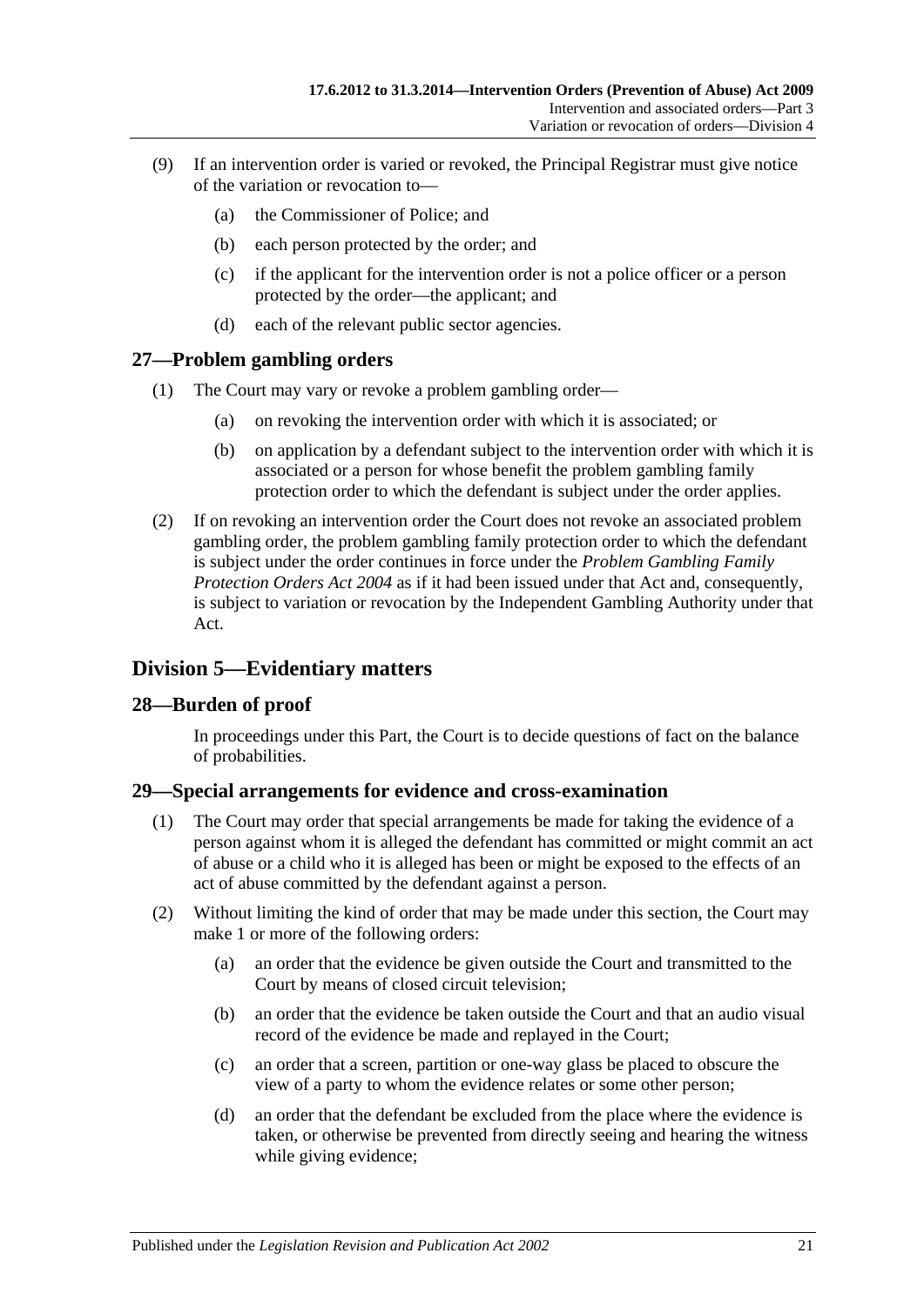- (e) an order that the witness be accompanied by a relative or friend for the purpose of providing emotional support;
- (f) if the witness suffers from a physical or mental disability—an order that the evidence be taken in a particular way (to be specified by the Court) that will, in the Court's opinion, facilitate the taking of evidence from the witness or minimise the witness's embarrassment or distress.
- (3) Special arrangements made under this section may relate to the evidence of the witness as a whole or to particular aspects of the evidence of the witness, such as cross-examination and re-examination.
- (4) Cross-examination of a person against whom it is alleged the defendant has committed or might commit an act of abuse or a child who it is alleged has been or might be exposed to the effects of an act of abuse committed by the defendant against a person is—
	- (a) to be by counsel; or
	- (b) if the defendant is not legally represented in the proceedings—to be undertaken—
		- (i) by the defendant submitting to the Court, in the manner required by the Court, the questions the defendant proposes the witness be asked in cross-examination and the Court (or the Court's nominee) asking the witness those of the questions submitted that are determined by the Court to be allowable in cross-examination; or
		- (ii) as otherwise directed by the Court.

# <span id="page-21-0"></span>**Part 4—Foreign intervention orders**

#### <span id="page-21-1"></span>**30—Registration of foreign intervention order**

- (1) The Principal Registrar may, subject to the rules of the Court, register a foreign intervention order in the Court.
- (2) If it is proposed that a foreign intervention order be registered in the Court, the Court may, after allowing each person protected by the order a reasonable opportunity to be heard on the matter, require the Principal Registrar to serve the order on the defendant.
- (3) If a foreign intervention order is registered under this section, the order will be taken for all purposes to be an intervention order issued under this Act.
- (4) A registered foreign intervention order required by the Court to be served on the defendant only comes into force against the defendant in this State when it is served on the defendant personally or in some other manner authorised by the Court.
- (5) A registered foreign intervention order not required by the Court to be served on the defendant comes into force against the defendant in this State on registration.
- (6) If a foreign intervention order is registered under this section, the Principal Registrar must give notice of the registration to—
	- (a) the Commissioner of Police; and
	- (b) each person protected by the order; and
	- (c) each of the relevant public sector agencies.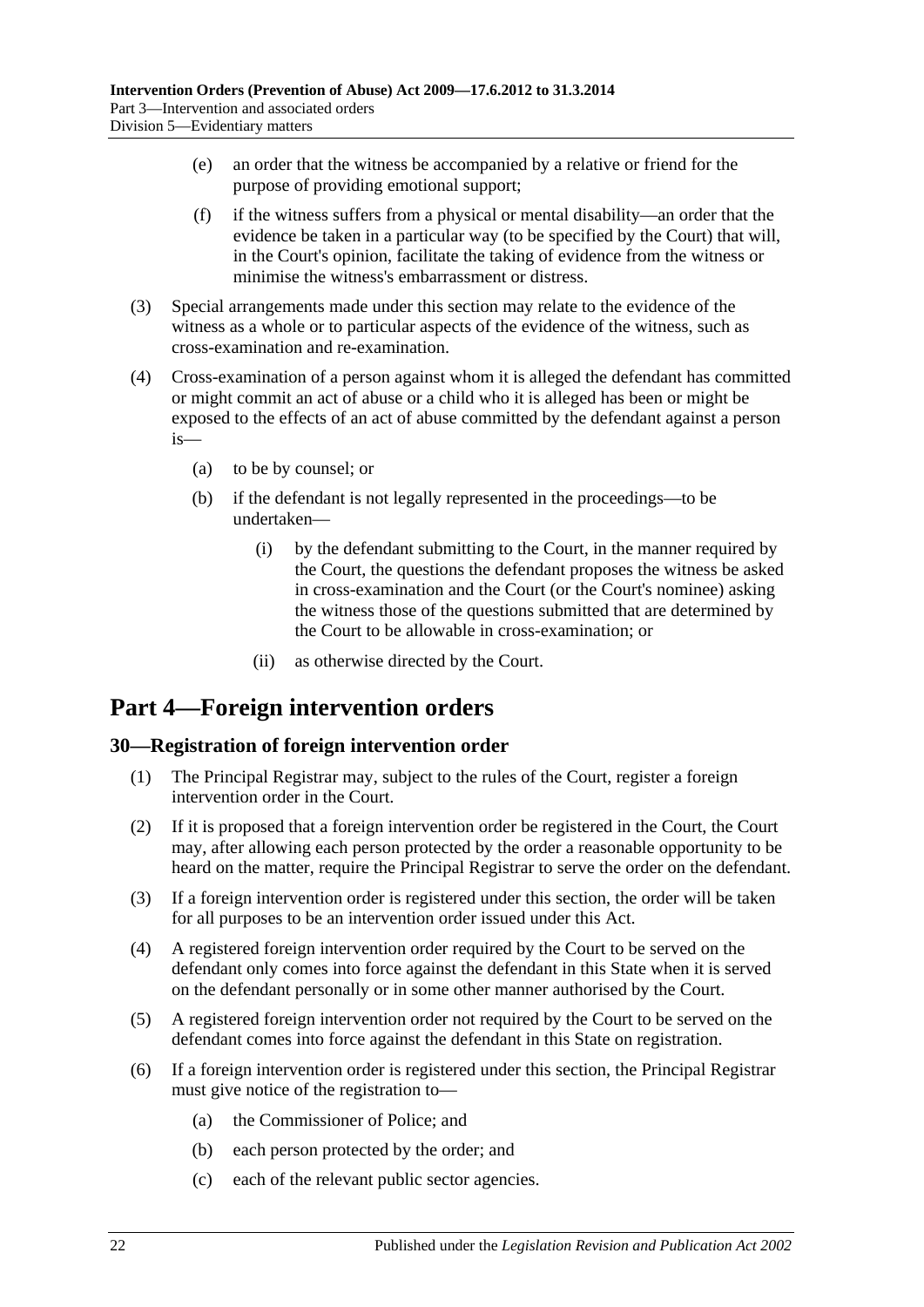# <span id="page-22-0"></span>**Part 5—Offences and enforcement**

## <span id="page-22-1"></span>**Division 1—Offences**

## <span id="page-22-5"></span><span id="page-22-2"></span>**31—Contravention of intervention order**

(1) A person who contravenes a term of an intervention order imposed under [section](#page-10-0) 13 is guilty of an offence.

Maximum penalty: \$1 250.

Expiation fee: \$160.

(2) A person who contravenes any other term of an intervention order is guilty of an offence.

Maximum penalty: Imprisonment for 2 years.

- (3) A person is not guilty of an offence of aiding, abetting, counselling or procuring the commission of an offence against this section if—
	- (a) the person is a person protected by the intervention order that has been contravened; and
	- (b) the conduct constituting contravention of the intervention order did not constitute contravention of the order in respect of another person protected by the order or of any other intervention order (of which the person was or ought reasonably to have been aware) in force against the defendant and protecting another person.
- (4) Section 10(6) of the *[Criminal Law \(Sentencing\) Act](http://www.legislation.sa.gov.au/index.aspx?action=legref&type=act&legtitle=Criminal%20Law%20(Sentencing)%20Act%201988) 1988* does not apply in relation to an offence against [subsection](#page-22-5) (1).

## <span id="page-22-3"></span>**32—Landlord not to allow access to excluded defendant**

If—

- (a) an intervention order prohibits the defendant from being on rented premises at which a protected person resides; and
- (b) the landlord of the premises has been notified of the prohibition,

the landlord is guilty of an offence if he or she provides the defendant with a key to the premises or otherwise assists or permits the defendant to gain access to the premises.

Maximum penalty: \$10 000.

## <span id="page-22-4"></span>**33—Publication of report about proceedings or orders**

A person must not publish by radio, television, newspaper or in any other way a report about proceedings under this Act, or an order issued or registered under this Act, if the report identifies, or contains information tending to identify—

- (a) any person involved in the proceedings (including a witness but not including a person involved in an official capacity or the defendant); or
- (b) any person protected by the order; or
- (c) a child of a person protected by the order or of the defendant,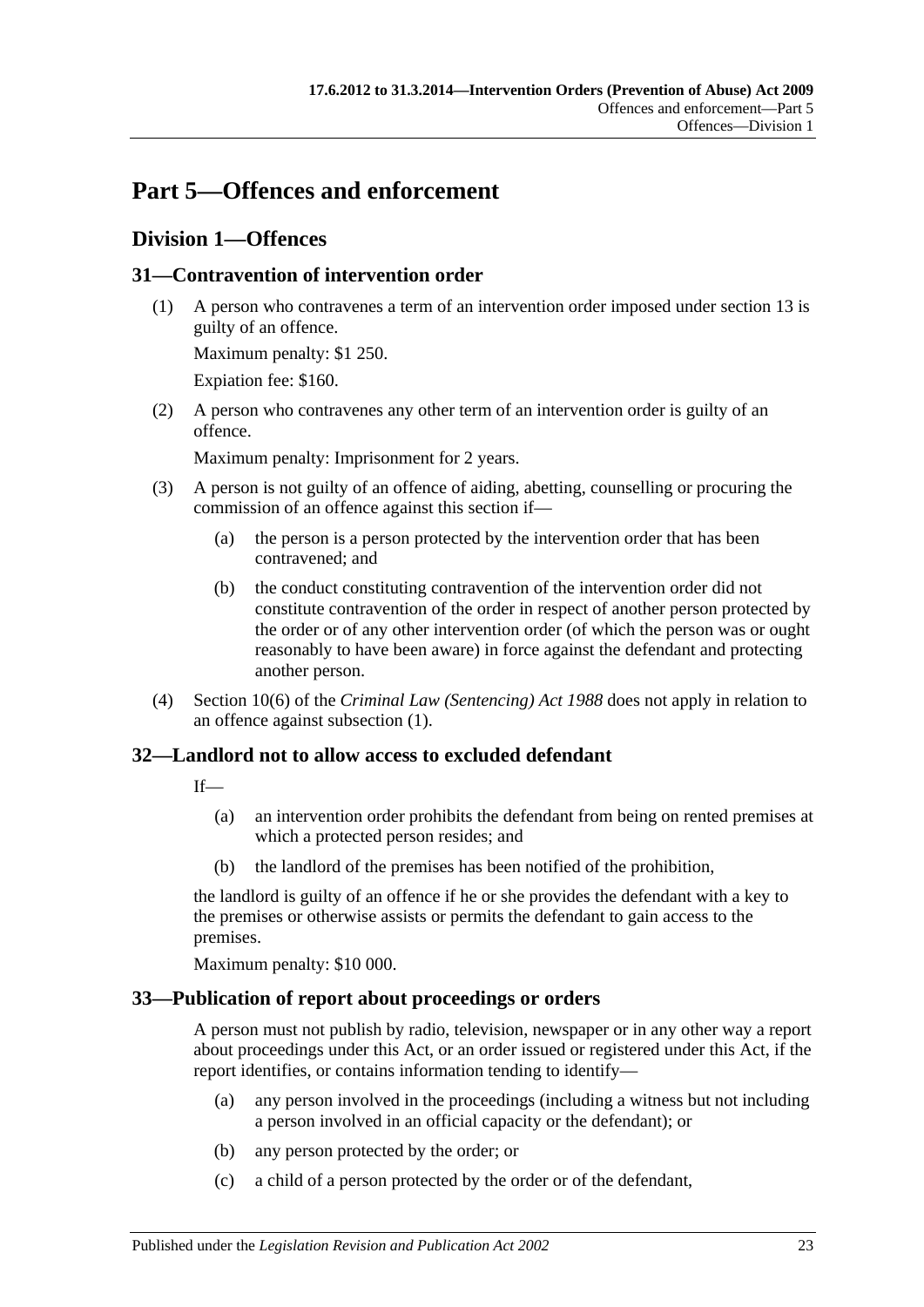without the consent of that person.

Maximum penalty:

- (a) in the case of a natural person—\$10 000;
- (b) in the case of a body corporate—\$120 000.

## <span id="page-23-0"></span>**Division 2—Special police powers**

#### <span id="page-23-1"></span>**34—Powers facilitating service of intervention order**

- (1) If a police officer proposes to issue an interim intervention order against a person, the officer may—
	- (a) require the person to remain at a particular place for so long as may be necessary for the order to be prepared and served; and
	- (b) if the person refuses or fails to comply with the requirement or the officer has reasonable grounds to believe that the requirement will not be complied with—arrest and detain the person in custody (without warrant) for—
		- (i) so long as may be necessary for the order to be prepared and served; or
		- (ii) 2 hours or such longer period as is approved by the Court,

whichever is the lesser.

- (2) If a police officer proposes to apply to the Court for an intervention order against a person, the officer may—
	- (a) require the person to remain at a particular place for so long as may be necessary for the application to be determined and, if an interim intervention order is issued by the Court, for the order to be prepared and served; and
	- (b) if the person refuses or fails to comply with the requirement or the officer has reasonable grounds to believe that the requirement will not be complied with—arrest and detain the person in custody (without warrant) for—
		- (i) so long as may be necessary for the application to be determined and, if an interim intervention order is issued, for the order to be prepared and served; or
		- (ii) 2 hours or such longer period as is approved by the Court,

whichever is the lesser.

- (3) If a police officer has reason to believe that a person is subject to an intervention order that has not been served on the person, the officer may—
	- (a) require the person to remain at a particular place for so long as may be necessary for the order to be served; and
	- (b) if the person refuses or fails to comply with the requirement or the officer has reasonable grounds to believe that the requirement will not be complied with—arrest and detain the person in custody (without warrant) for-
		- (i) so long as may be necessary for the order to be served; or
		- (ii) 2 hours or such longer period as is approved by the Court,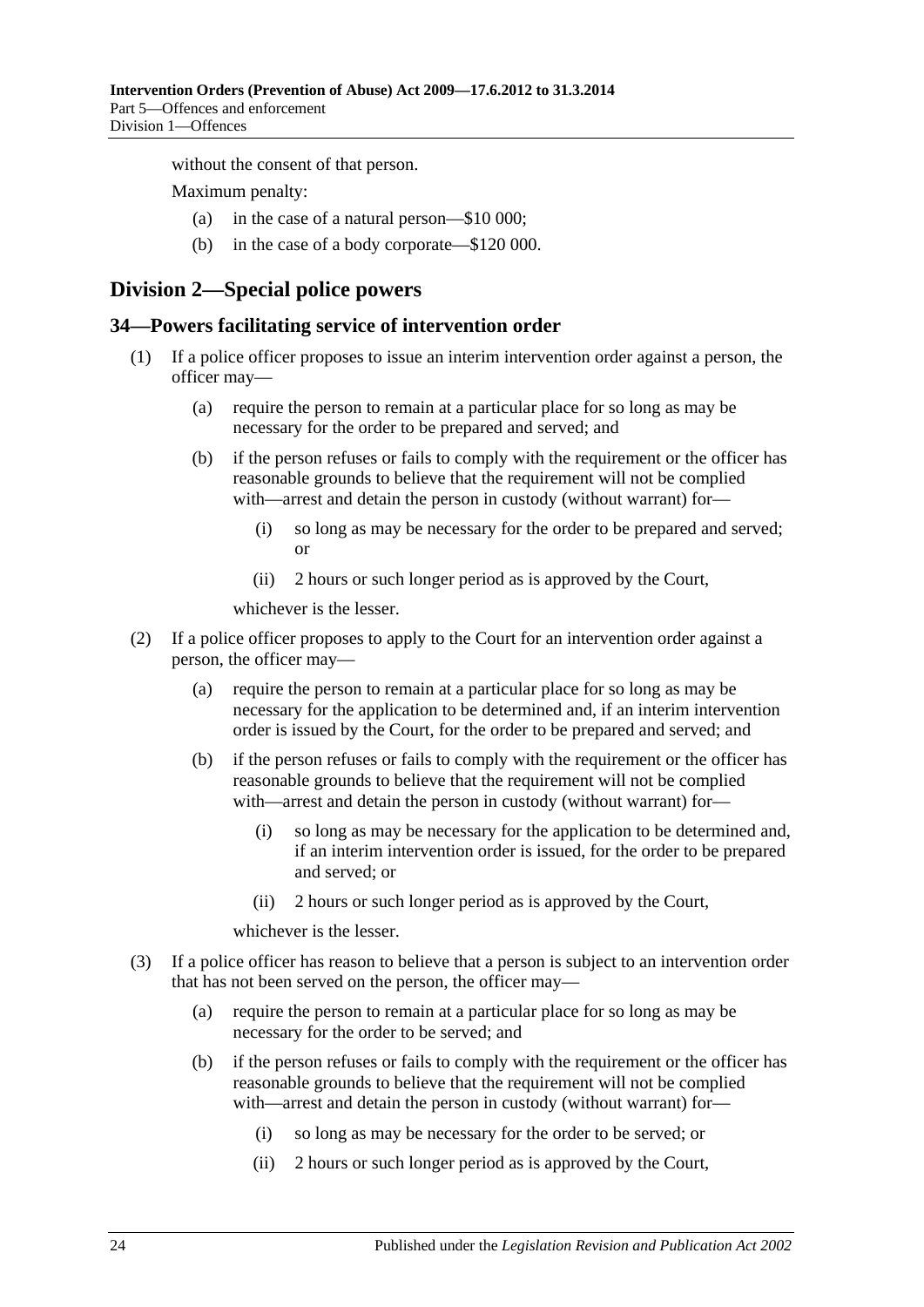whichever is the lesser.

(4) The Court may, on application by a police officer, extend a period of detention under this section if satisfied that it is appropriate to do so in the circumstances, but not so that the aggregate period of detention of the person exceeds 8 hours.

### <span id="page-24-3"></span><span id="page-24-0"></span>**35—Powers following service of intervention order**

- (1) If a police officer believes on reasonable grounds that, in conjunction with serving an intervention order, it is necessary to arrest and detain the defendant in custody for a short period to prevent the immediate commission of abuse against a person protected by the order or to enable measures to be taken immediately for the protection of a person protected by the order, the police officer may arrest and detain the defendant in custody (without warrant) for—
	- (a) so long as may be necessary to prevent the immediate commission of abuse against a person protected by the order or to enable measures to be taken immediately for the protection of a person protected by the order; or
	- (b) 6 hours or such longer period as is approved by the Court,

whichever is the lesser.

(2) The Court may, on application by a police officer, extend a period of detention under [subsection](#page-24-3) (1) if satisfied that it is appropriate to do so in the circumstances, but not so that the aggregate period of detention of the person exceeds 24 hours.

### <span id="page-24-1"></span>**36—Power to arrest and detain for contravention of intervention order**

- (1) If a police officer has reason to suspect that a person has contravened an intervention order, the officer may, without warrant, arrest and detain the person.
- (2) A person arrested and detained under this section must be brought before the Court as soon as practicable, and in any event, not more than 24 hours after arrest, to be dealt with for the alleged offence.
- (3) In calculating the time that has elapsed since arrest for the purposes of this section, no period falling on a Saturday, Sunday or public holiday will be counted.

#### <span id="page-24-2"></span>**37—Power to search for weapons and articles required to be surrendered by intervention order**

- (1) If an intervention order requires the defendant to surrender specified weapons or articles, a police officer may—
	- (a) search the defendant and anything in the defendant's possession for such a weapon or article; and
	- (b) enter any premises or vehicle where such a weapon or article is reasonably suspected to be and search for such a weapon or article,

and take possession of the weapon or article.

- (2) A police officer may use reasonable force in the exercise of powers under this section (including reasonable force to break into or open any part of, or anything in or on any premises or vehicle).
- (3) In the exercise of powers under this section a police officer may be assisted by such persons as he or she considers necessary in the circumstances.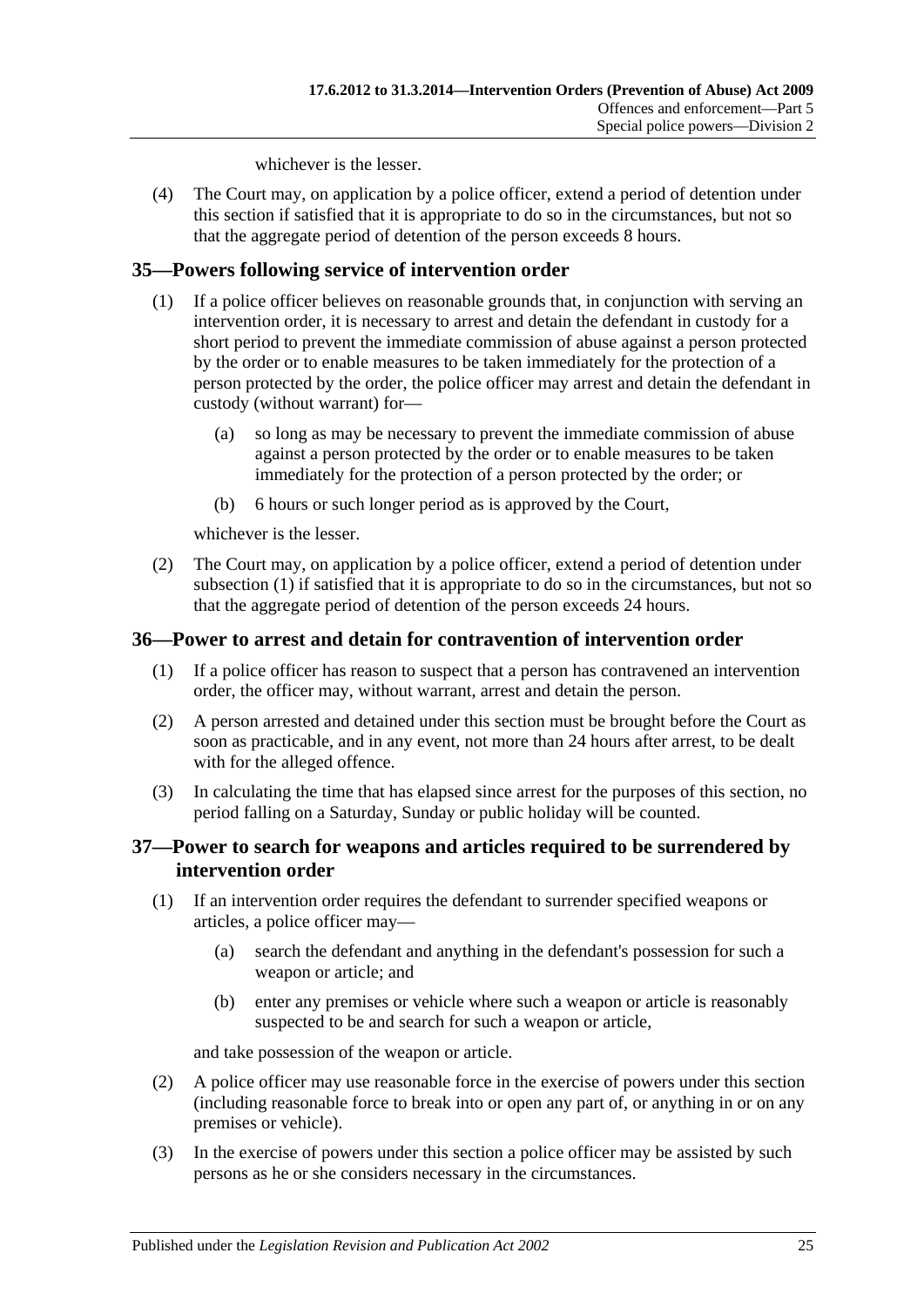## <span id="page-25-0"></span>**Division 3—Disclosure of information**

### <span id="page-25-1"></span>**38—Disclosure to police of information relevant to locating defendant**

A public sector agency that is bound by the State's Information Privacy Principles, or a person providing services to a public sector agency under a contract that provides that the person is bound by the State's Information Privacy Principles, must, on request, make available to a police officer information under the control of the agency or person that could reasonably be expected to assist in locating a defendant on whom an intervention order is to be served.

# <span id="page-25-2"></span>**Part 6—Miscellaneous**

#### <span id="page-25-3"></span>**39—Delegation by intervention program manager**

- (1) An intervention program manager may, by instrument in writing, delegate a power or function under this Act to—
	- (a) a particular person; or
	- (b) the person for the time being performing particular duties or holding or acting in a particular position.
- (2) A power or function delegated under this section may, if the instrument of delegation so provides, be further delegated.
- (3) A delegation—
	- (a) may be absolute or conditional; and
	- (b) does not derogate from the power of the delegator to act personally in a matter; and
	- (c) is revocable at will.

#### <span id="page-25-4"></span>**40—Dealing with items surrendered under intervention order**

- (1) A firearm that has been surrendered to the Registrar of Firearms as required by the terms of an intervention order is to be dealt with under the *[Firearms Act](http://www.legislation.sa.gov.au/index.aspx?action=legref&type=act&legtitle=Firearms%20Act%201977) 1977* as if it had been surrendered under that Act.
- (2) Any other weapons or articles surrendered as required by the terms of an intervention order must be dealt with or disposed of as directed by the Court.

#### <span id="page-25-5"></span>**41—Evidentiary provision**

In proceedings for an offence against this Act, a certificate apparently signed by a case manager certifying that a specified defendant has contravened requirements regulating participation in an intervention program or an assessment by the intervention program manager constitutes proof of the matters so certified in the absence of proof to the contrary.

#### <span id="page-25-6"></span>**42—Regulations**

The Governor may make such regulations as are contemplated by, or necessary or expedient for the purposes of, this Act.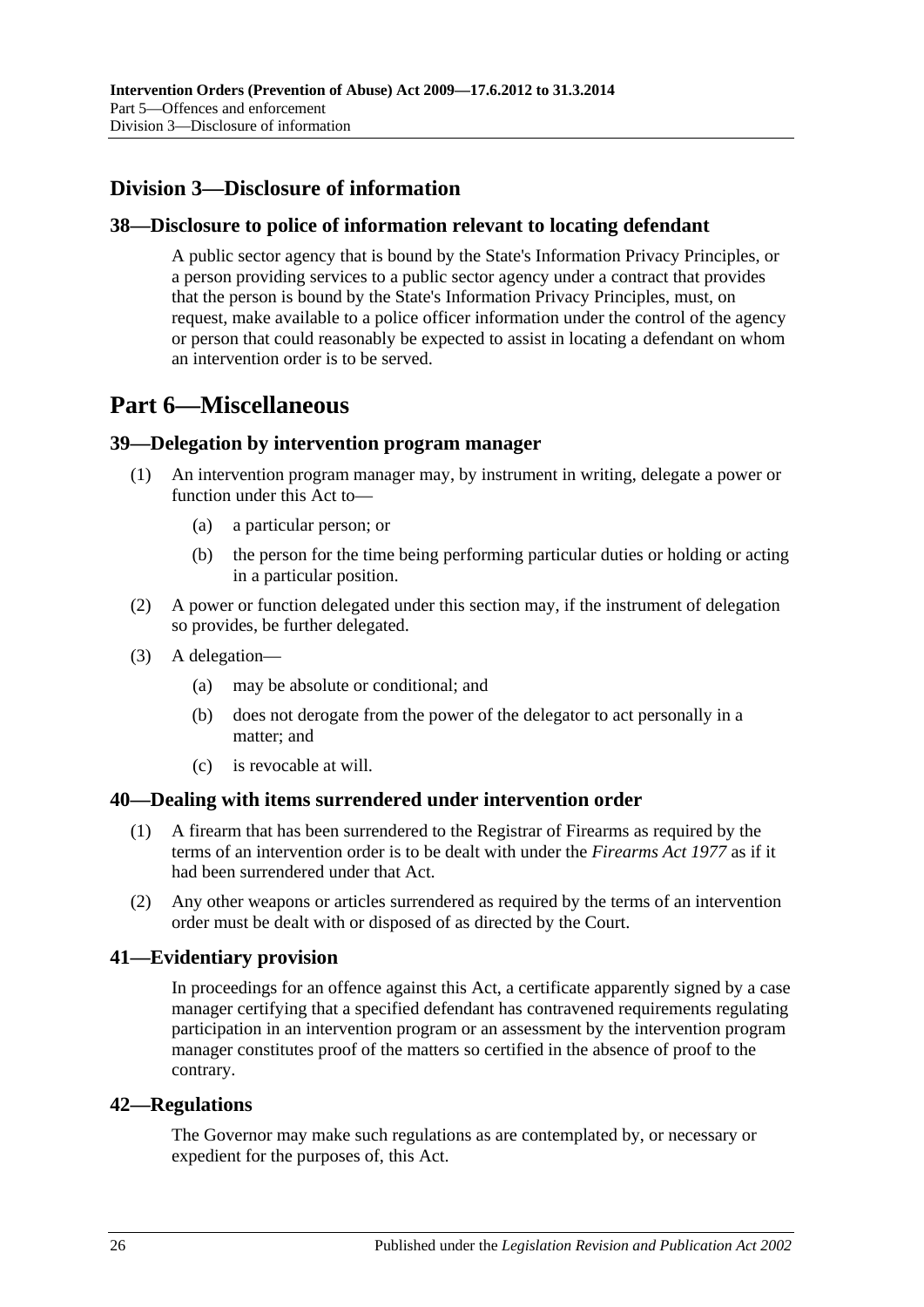# <span id="page-26-0"></span>**Schedule 1—Transitional provisions Part 15—Transitional provisions**

### <span id="page-26-1"></span>**37—Continuance of restraining orders**

- (1) A domestic violence restraining order in force under the *[Domestic Violence Act](http://www.legislation.sa.gov.au/index.aspx?action=legref&type=act&legtitle=Domestic%20Violence%20Act%201994) 1994* immediately before the commencement of this clause continues in force as if it were an intervention order issued under this Act by the Court.
- (2) A restraining order in force under section 99 of the *[Summary Procedure Act](http://www.legislation.sa.gov.au/index.aspx?action=legref&type=act&legtitle=Summary%20Procedure%20Act%201921) 1921* immediately before the commencement of this clause continues in force as if it were an intervention order issued under this Act by the Court.
- (3) A reference in this clause to a domestic violence restraining order, or a restraining order, in force at a particular time includes a reference to such an order that has been issued but not served on a defendant at that time.
- (4) If an intervention order continued in force under this clause includes a term under which the order expires and an application is made to vary or revoke the order, the Court must, if the order is to continue in force, vary the order so as to remove the term and make the order ongoing.

### <span id="page-26-2"></span>**38—Continuance of registered foreign restraining orders**

- (1) A foreign domestic violence restraining order registered under the *[Domestic Violence](http://www.legislation.sa.gov.au/index.aspx?action=legref&type=act&legtitle=Domestic%20Violence%20Act%201994)  Act [1994](http://www.legislation.sa.gov.au/index.aspx?action=legref&type=act&legtitle=Domestic%20Violence%20Act%201994)* immediately before the commencement of this clause continues in force as if it were a foreign intervention order registered under this Act.
- (2) A foreign restraining order registered under the *[Summary Procedure Act](http://www.legislation.sa.gov.au/index.aspx?action=legref&type=act&legtitle=Summary%20Procedure%20Act%201921) 1921* immediately before the commencement of this clause and declared by the regulations to be an order to which this subclause applies continues in force as if it were a foreign intervention order registered under this Act.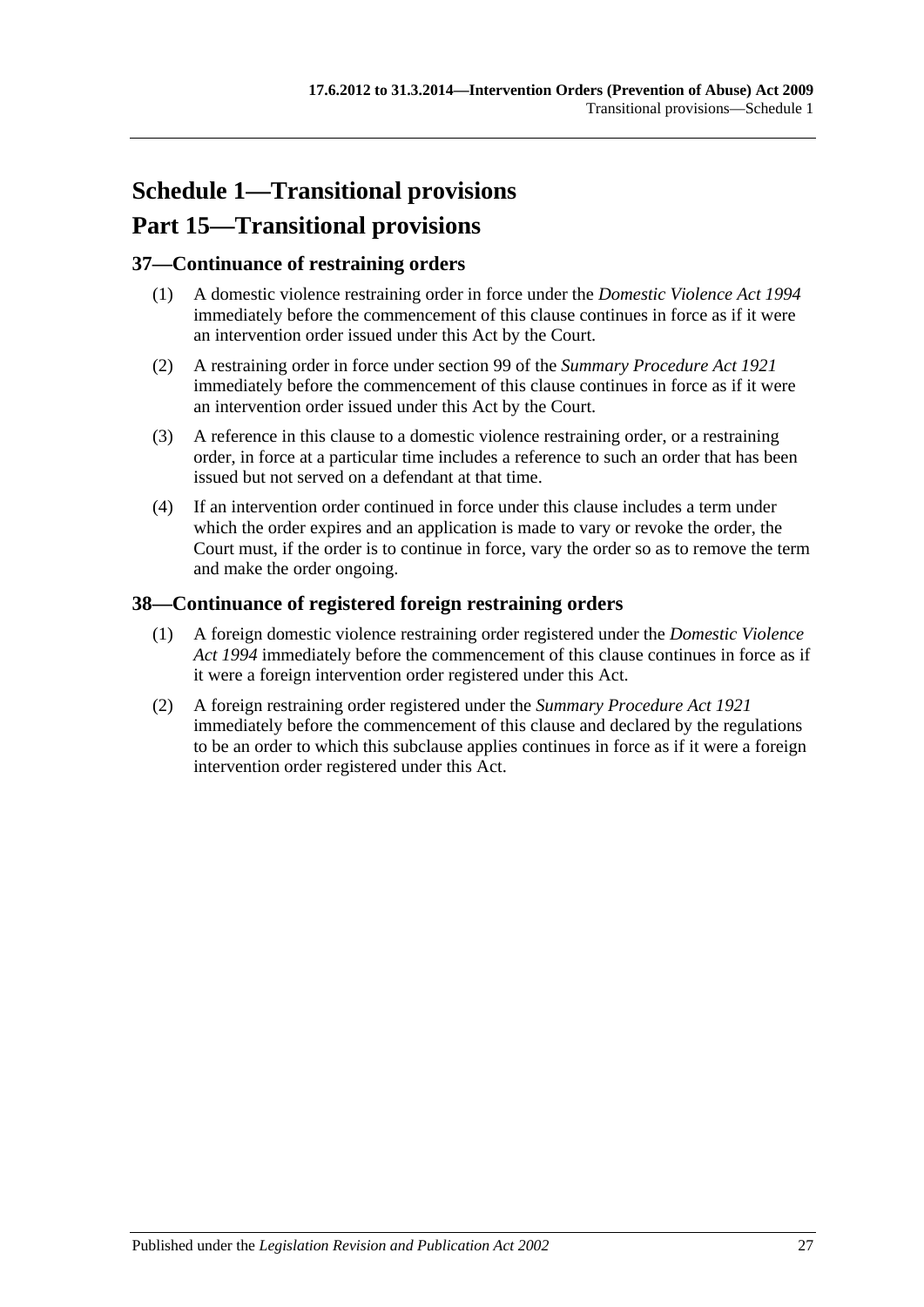# <span id="page-27-0"></span>**Legislative history**

## **Notes**

- Amendments of this version that are uncommenced are not incorporated into the text.
- Please note—References in the legislation to other legislation or instruments or to titles of bodies or offices are not automatically updated as part of the program for the revision and publication of legislation and therefore may be obsolete.
- Earlier versions of this Act (historical versions) are listed at the end of the legislative history.
- For further information relating to the Act and subordinate legislation made under the Act see the Index of South Australian Statutes or www.legislation.sa.gov.au.

# **Legislation repealed by principal Act**

The *Intervention Orders (Prevention of Abuse) Act 2009* repealed the following:

*Domestic Violence Act 1994*

## **Legislation amended by principal Act**

The *Intervention Orders (Prevention of Abuse) Act 2009* amended the following:

*Bail Act 1985 Criminal Law Consolidation Act 1935 Criminal Law (Sentencing) Act 1988 Cross-border Justice Act 2009 District Court Act 1991 Evidence Act 1929 Firearms Act 1977 Magistrates Court Act 1991 Problem Gambling Family Protection Orders Act 2004 Summary Procedure Act 1921 Supreme Court Act 1935 Youth Court Act 1993*